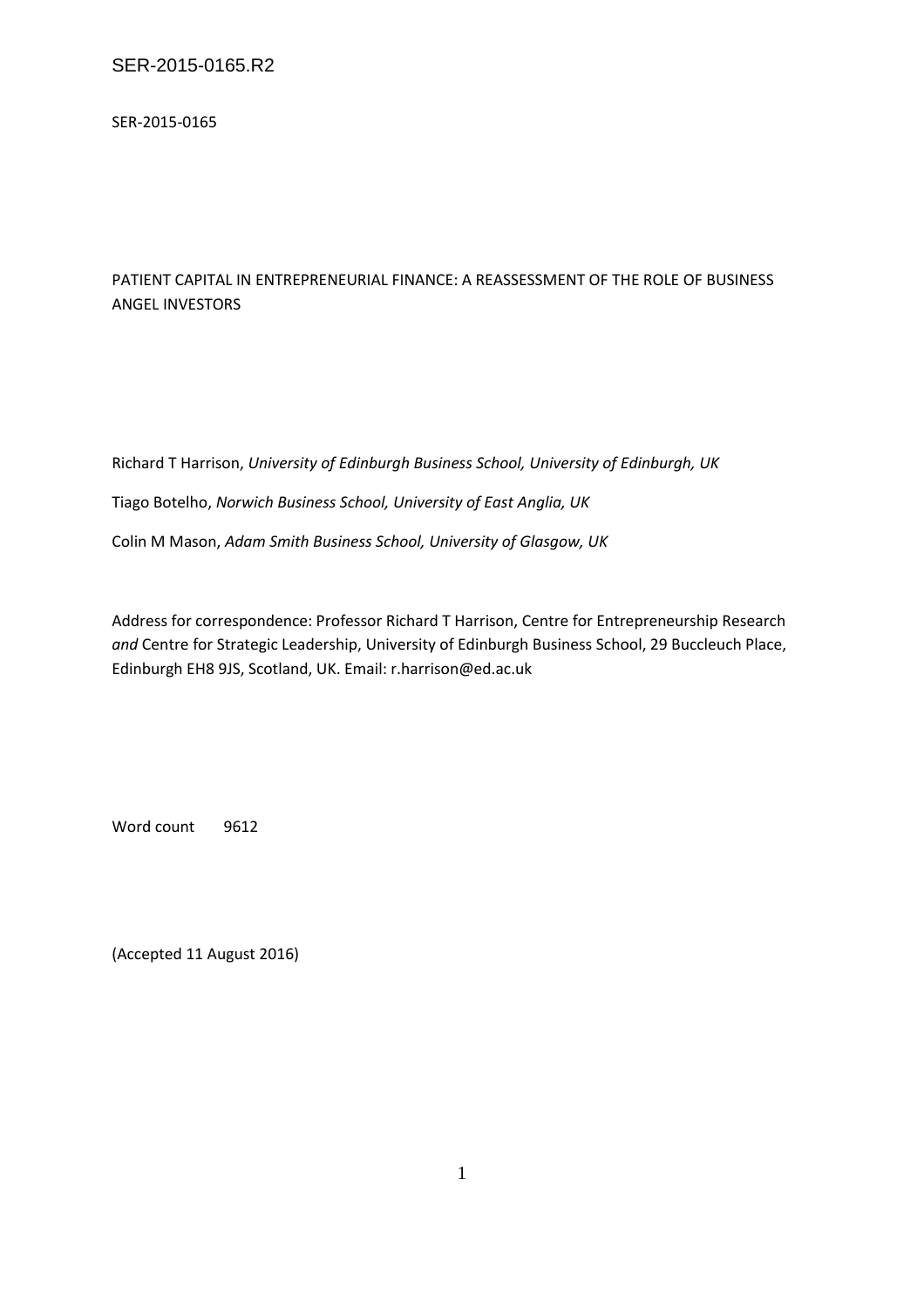PATIENT CAPITAL IN ENTREPRENEURIAL FINANCE: A REASSESSMENT OF THE ROLE OF BUSINESS ANGEL INVESTORS

#### ABSTRACT

The debate on patient capital, particularly in the varieties of capitalism literature, concentrates on institutions and public markets. In this paper we take an entrepreneurial finance perspective to examine the investment attitudes and behaviours of business angels. These represent the biggest source of external risk capital for new and young growing companies and therefore play a critical role in entrepreneurial ecosystems. Drawing on both a detailed review of previous research on business angel investment time horizons, investor engagement and exit behaviour and new survey evidence we conclude that only a minority of angels could be defined as being exit-centric investors. It can be concluded that the vast majority of angels are patient investors in terms of investment intentions, engagement and exit behaviour, largely by default rather than intent. Most do not consider the exit at the investment appraisal stage nor the need for patience.

KEYWORDS: varieties of capitalism; voice; corporate finance; patient capital; business angels; exits

JEL CODES: G24; G29; G32

# INTRODUCTION

Patient capital – capital held by owners who have long time horizons, allowing them to endure the uncertain early years of an investment and reap high returns in the longer term – is crucial for entrepreneurship, innovation, social (impact) investing and economic development. However, shorttermism has been increasing in both the financial and corporate sectors (Van der Zwan 2014; Aspara et al 2014), raising concerns about the ongoing provision of patient capital to business ventures to support their investment plans and contribution to economic growth. This reinforces concerns which have been articulated in debates within the comparative capitalism and varieties of capitalism (VoC) literatures (eg Hall and Soskice 2001; Hancké et al 2007). These distinguish between liberal market economies (LMEs) and coordinated market economies (CMEs) as two basic types of capitalism based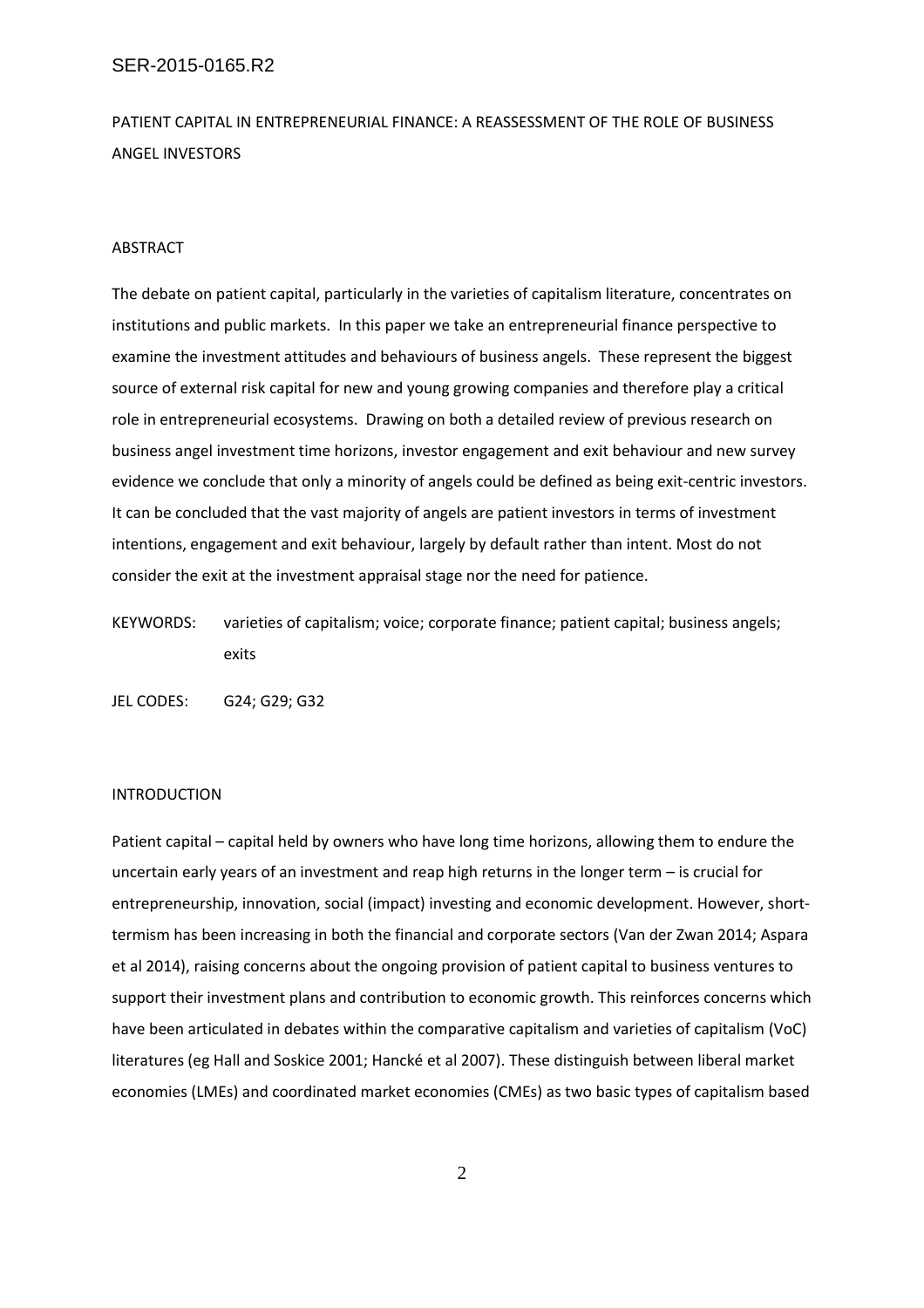on the relative extent of market coordination through investment in transferable assets (LMEs) vs. non-market or strategic coordination through investment in specific assets (CMEs) (Schnyder and Jackson 2010). In the VoC literature CMEs are distinguished from LMEs in a number of respects: bank lending is the primary source of external corporate finance; ownership is concentrated in tightly held firms; equity markets are smaller; strategic investors are more patient and provide firms with longer investment horizons; and corporate governance recognizes multiple stakeholders (banks, employee groups as well as equity investors) rather than relying on the market for corporate governance (for example, through the use of stock options to align owner and manager interests). LMEs, on the other hand, are held to be better for early stage investing because public markets provide an exit route.

However, recent research in comparative political economy is beginning to recognize that a new non-dichotomous framework for analysing financial systems and the nature of patient capital is required, and that we need to consider a wider range of investors (Deeg and Hardie 2016). In other words, the distinction between coordinated market economies characterised by long-term bankbased financial systems and corporate governance regimes that support patient ownership and discourage 'markets for control' (Pempel 2005, 571), and liberal market economies characterised by short-termism and the reliance on public information (Huo 2014), is being eroded as economies converge on a neoliberal model (Soederberg et al 2005; O'Sullivan 2005; Hardie et al 2013). As such, the availability of patient capital is held to have experienced systematic decline over the past two decades. In this paper we contribute to this debate by highlighting two gaps in the literature: first, the absence of substantive discussion of the intentionality (or otherwise) of patience; and second, the paucity of research into the relationship between attitudes toward exit and investor portfolio characteristics. We address these gaps by extending the research setting to the entrepreneurial finance domain.

As part of the debate over the theoretical underpinnings of financial markets (Jackson 2013) the patient capital debate has focused for the most part on financial institutions and actors (banks, bond issuers and holders, stock markets, pension funds, hedge funds). Other sources of non-bank finance, notably venture capital, provided outside public markets, remain almost entirely neglected (Klinger-Vidra 2016). However, the entrepreneurial finance literature acknowledges the patient capital issue in a number of domains. First, the provision of patient capital (through relational rather than market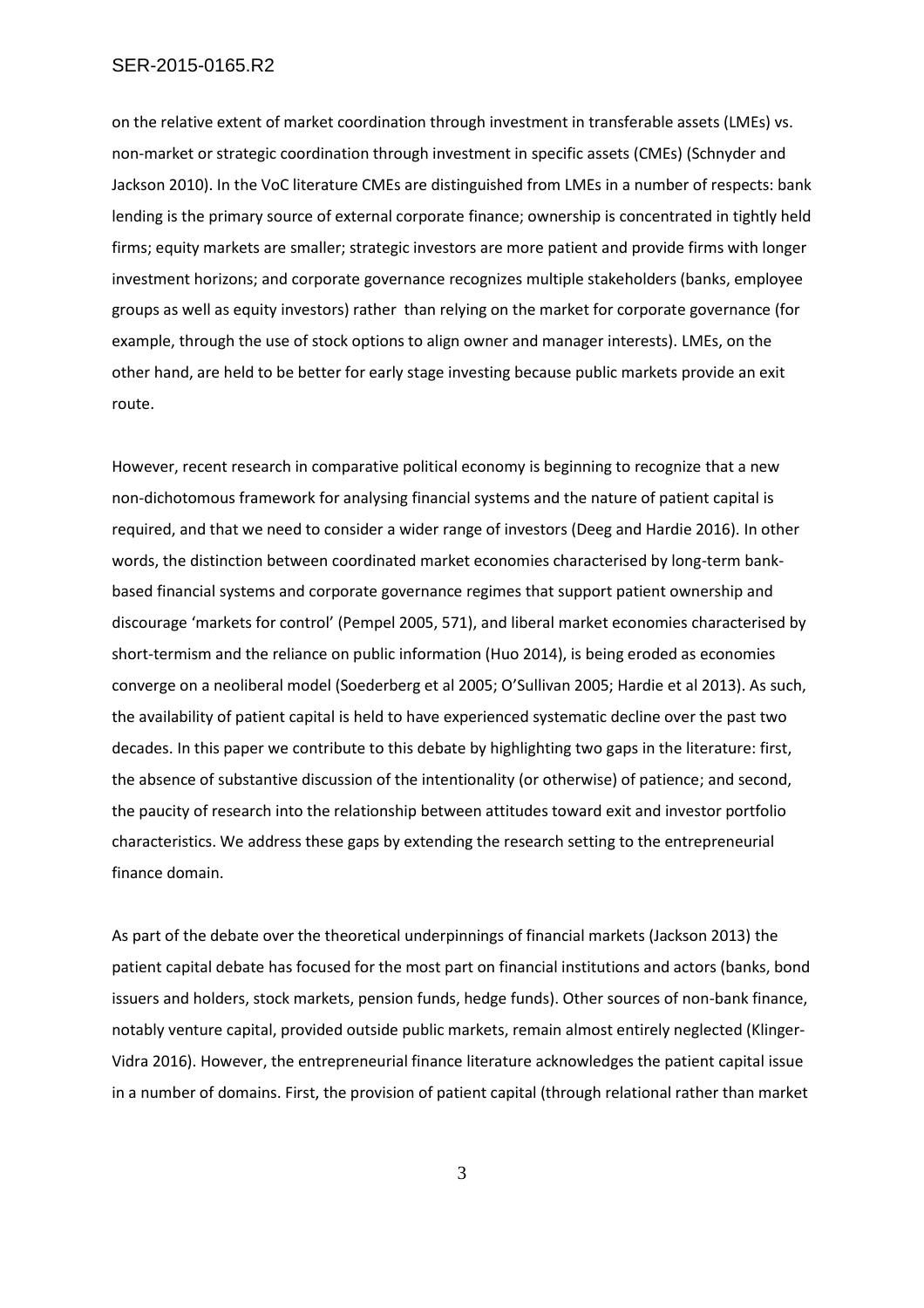transactions) is seen as a defining characteristic of the family business as an organisational form (Sirmon and Hitt 2003; Colli 2013). As such it provides a source of competitiveness (Arregle et al 2007), supports firm management to take a longer-term/bigger-picture view and provides the basis for its survivability. Second, there is an association of patient capital with the financing needs of social ventures (Hockerts 2006; Emerson et al 2007), including base of the pyramid venturing and venture philanthropy (Joy et al 2011). Third, the availability of patient capital is seen as a prerequisite for the emergence of new industries, technologies and clusters (Black and Gilson 1998; Zahra 1996; Markusen 1996; Sherman et al 1998). Fourth, research on business angels associates them with the provision of patient capital (Figure 1). This is typically defined in terms of their exit horizons (Sohl 1999) and in contrast to the shorter-term perspective of institutional venture capital (Block and Sandner 2009; Block et al 2010). Conventional wisdom, based archetypically on the distinction between VC and bank finance, sees higher returns as the compensation for higher illiquidity, longer holding periods to exit and high risk. By contrast, this representation of the entrepreneurial finance market suggests that investors with the shortest time horizons have the highest returns expectations. This has implications for our understanding of patience in this market, which appears to be more a matter of time horizon than returns, and for the dynamics of the relationship between investor and investee over the duration of the investment relationship, to which we return below.

### INSERT FIGURE 1 HERE

In this paper we extend the literature on the role, nature and extent of patient capital in the financing of entrepreneurial ventures by examining business angel investment. Business angels are high net worth individuals (often successful cashed-out entrepreneurs) who invest their own money directly in emerging entrepreneurial businesses. As the main source of initial risk capital for such companies they play a critical role in the entrepreneurial ecosystem and have become a major focus of government support (OECD, 2011). According to research in the US, UK and Sweden business angel investment is between 8 and 15 times that of institutional VC (Sohl 2003), accounting for 30- 40 times as many investments (Van Osnabrugge and Robinson 2000) and exceeding VC commitment to seed and early stage investment by a factor of 3 in the UK (Mason and Harrison 2000)<sup>1</sup>. In terms of scale, business angel investment in the UK is estimated at almost \$1.5bn annually (Mason and Harrison 2000; 2010; 2011), in the US is estimated to involve annual investments of around \$24bn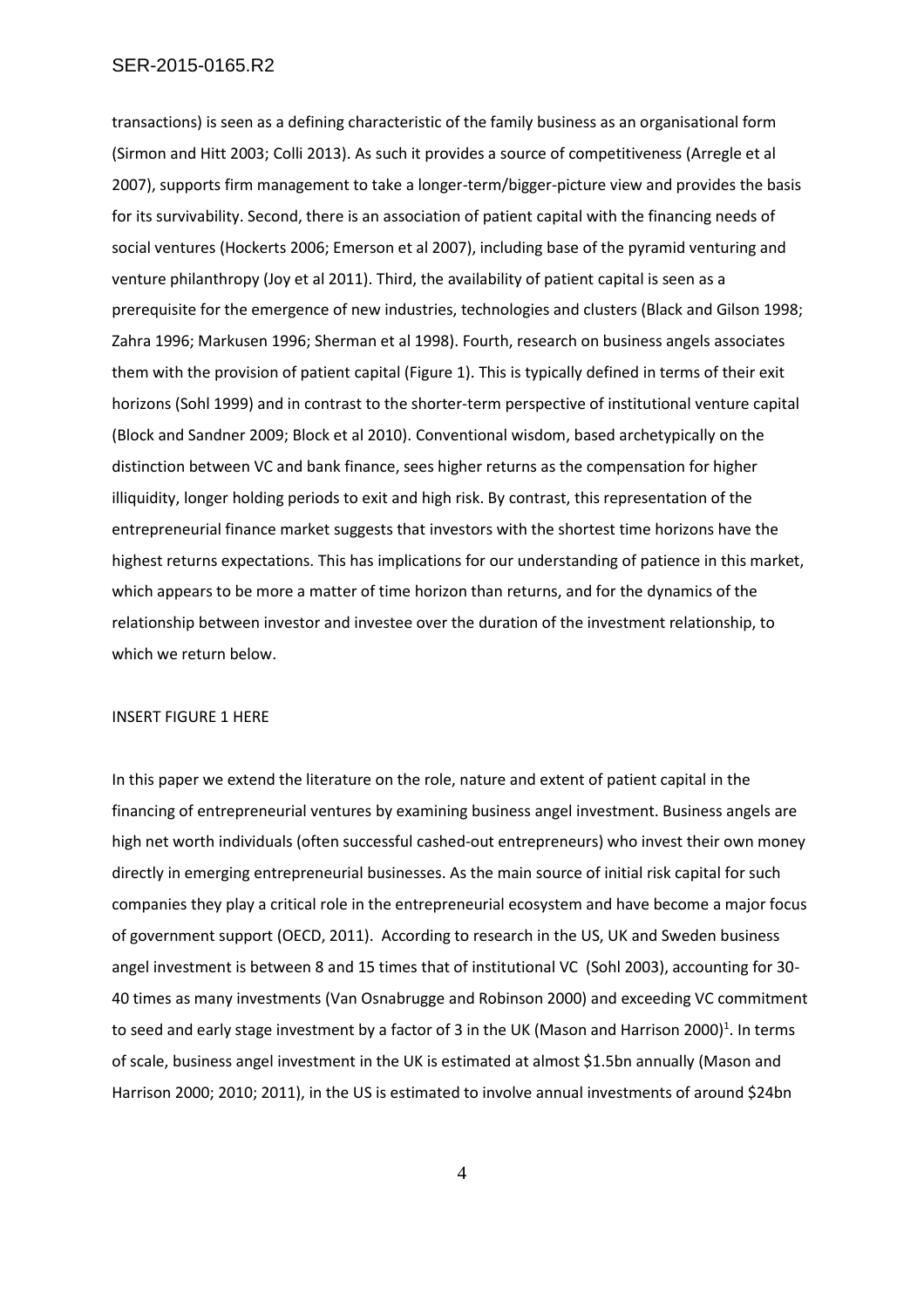into over 70,000 ventures (Sohl 2015), and in Sweden has been estimated at over \$11bn cumulative (Avdietchikova and Landström 2005). EBAN (2014) estimates that in Europe business angels invest €3 for every €1 invested by venture capital funds in the early stage investment market. Moreover, wherever evidence is available it shows that in contrast to venture capital investing angel investment activity either did not decline post GFC, or has been much quicker to recover and resume its growth trajectory (EBAN, 2014; Mason and Harrison, 2015; Centre for Venture Research 2009; 2015).

The relevance of business angel investment to the patient capital debate arises from: first, its economic importance in the evolution of new firms, industries, technologies and markets; second, its predominance (but not exclusively so) in LMEs; and third, the reliance of these investors on insider information communicated through trusted networks (characteristic of strongly coordinated capitalism – Huo 2014). Based on a review of the evidence on business angel investing and on the results of a recent research study, we conclude that in the contemporary entrepreneurial finance landscape business angel investment can be considered patient, both by default and by intent. Specifically, we highlight the circumstantial nature of business angel exits and distinguish between those investors who intend to exit (but exogenously may be prevented from doing so by the absence of exit opportunities) and those who do not intend to exit (or at least have not formalized their intention in terms of a time horizon). We make the following contributions in this paper: first, we introduce business angels as an investor type into the debate on patient capital; second, we systematically review the prior research on the extent to which business angel investors can be considered as suppliers of patient capital; third, on the basis of new empirical evidence we refine the conventional wisdom that business angels are patient investors by demonstrating that this is more often by default (in the absence of exit opportunities); fourth, we develop the implications of our findings for both academic researchers and practitioners.

#### BUSINESS ANGELS AS PATIENT CAPITAL INVESTORS?

Adapting Deeg and Hardie (2016) we identify three inter-related dimensions along which more and less patient capital can be distinguished. First, and fundamentally, patient capital will be long-term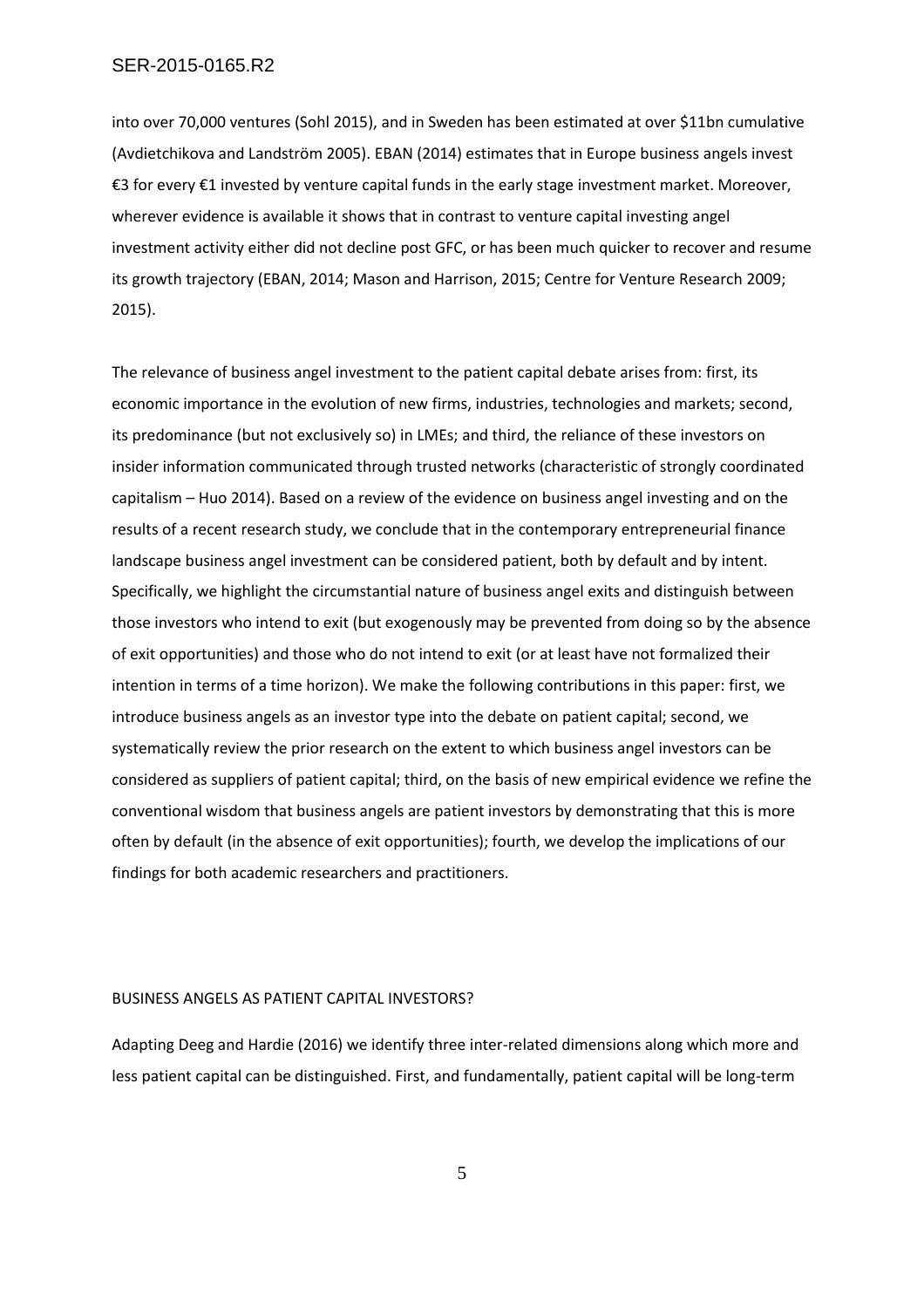rather than short-term in investment time horizon. Although the definition of 'long' is open to debate, and includes both measures of investor intent and of action, in the context of equity investment it is generally associated with intended holding periods of an extended multi-year or indefinite duration. In the discussion below, we will review the evidence on business angel investor attitudes to investment time horizons as reflected in their a priori expectations about anticipated outcomes and the exit process, given that this is the most common context in which the identification of business angel investment as patient capital is made.

Second, a longer-term investment horizon allows for identification of the extent and purpose of investor engagement in and with their investee companies. Specifically, this focuses on the extent to which they use voice (Hirschman 1970) to influence the management of portfolio companies to behave in ways that match investors' preferences, as an indicator of the degree to which this is patient capital. In essence, the greater the degree of voice, and therefore of engagement, exercised in pursuit of short term performance goals, the lower is the degree to which this can be considered as patient capital. However, this is subject to qualification by the purpose of being engaged and by the short-term reaction if investor interests are not met, such that it is possible that a long-term investor who is unengaged but is not exit-oriented may be defined as patient capital. Engagement can, of course, take various forms, including board seats (with or without holding a blockholder stake), direct discussions with and representations to management, and may be triggered by a number of factors, including shareholder legal responsibilities, the desire to influence performance (especially where this is weak) and the relative costs and ease of engagement/voice and exit (Hirschman 1970). The purpose of engagement is, generally, to influence management in the investee company to make decisions that are more rather than less consistent with the interests of the investor. However, it is impossible ex ante to judge the short- or long-term aims of, for example, venture capital or private equity investors, some of whom may be committed to their investments for the long term, prioritizing venture growth, while others may be more concerned with the sale of their investee company in the shortest possible time.

Third, the extent to which investors will exit if management does not follow their wishes represents the final dimension for characterizing patient capital. Following Hirschman (1970) there are two possible courses of action for engaged investors whose expectations are not being met: exit as a last resort after voice has failed; and loyalty, both conscious (a reluctance to exit in spite of disagreement with the organization), and unconscious (arising from the difficulty of recognizing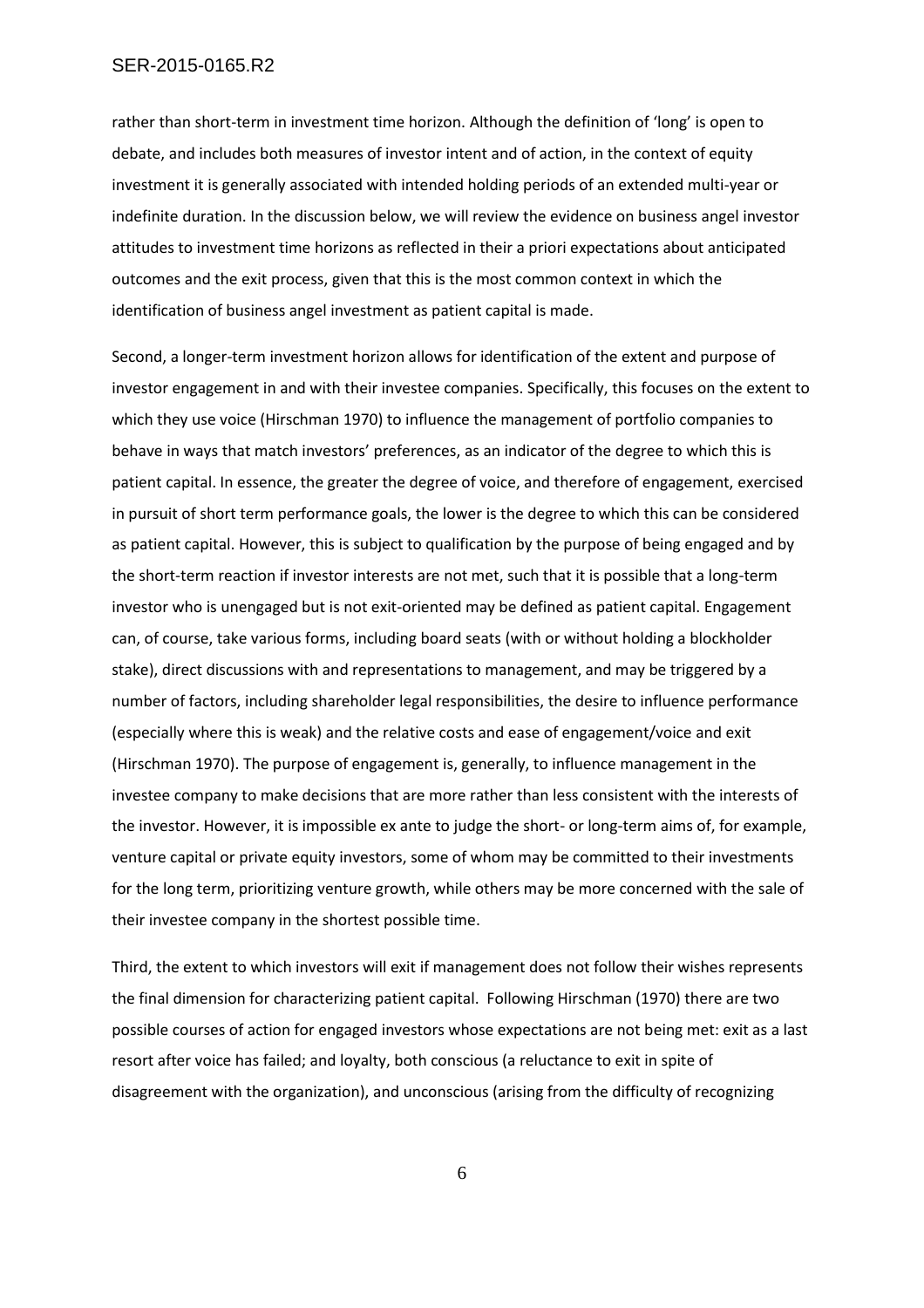change, the escalation of commitment (Staw 1981) or the inability to identify an exit opportunity). Time horizon again becomes a factor here: the pursuit of long-term shareholder value is likely to be associated with loyalty rather than exit, while pursuit of short-term shareholder value is likely, but not exclusively so, to be associated with exit, on the assumption, of course, that markets are liquid and that exit is possible at any time. In the case of angel investing, as with venture capital more generally, a relatively high level of patience is the outcome of both a focus on growth rather than efficiency and financial engineering and the low likelihood of realizing value prior to exit (Deeg and Hardie 2016).

In the remainder of this section we use this framework to discuss the nature of business angel investing in entrepreneurial ventures, a hitherto neglected set of actors in the patient capital literature, before reporting on the results of a new analysis of angel investment preferences and actions.

## *Attitudes to exit*

In the business angel research literature it has consistently been argued that angel capital can be construed as patient capital, relative to venture capital and other sources of investment, in terms of the anticipated holding period. First generation studies of business angels in both the United States and Europe suggest that business angels give very little thought to future exit routes, do not have clear exit plans at the time of investing and are relaxed about the timing of the exit. The evidence is somewhat more ambivalent on anticipated investment timescale and holding period (Gaston 1989; Harrison and Mason 1992; Landström 1993)<sup>2</sup>. The time horizon for the majority of angel investors is less than five years, with inter-country differences in exit opportunities (active stock markets, dynamic M&A markets and access to sources of secondary financing) accounting for observed differences. Investors, however, exhibit considerable diversity of expectations about the length of holding period, and other studies confirm that angels are rather less patient than commonly represented: between 50% in Finland (Lumme et al 1998) and 75% (Haar et al 1988), for the US wanted to exit in three to five years. In terms of the continuum between patience and impatience (Deeg and Hardie 2016) this suggests business angels are patient at a medium or higher level.

INSERT TABLE 1 HERE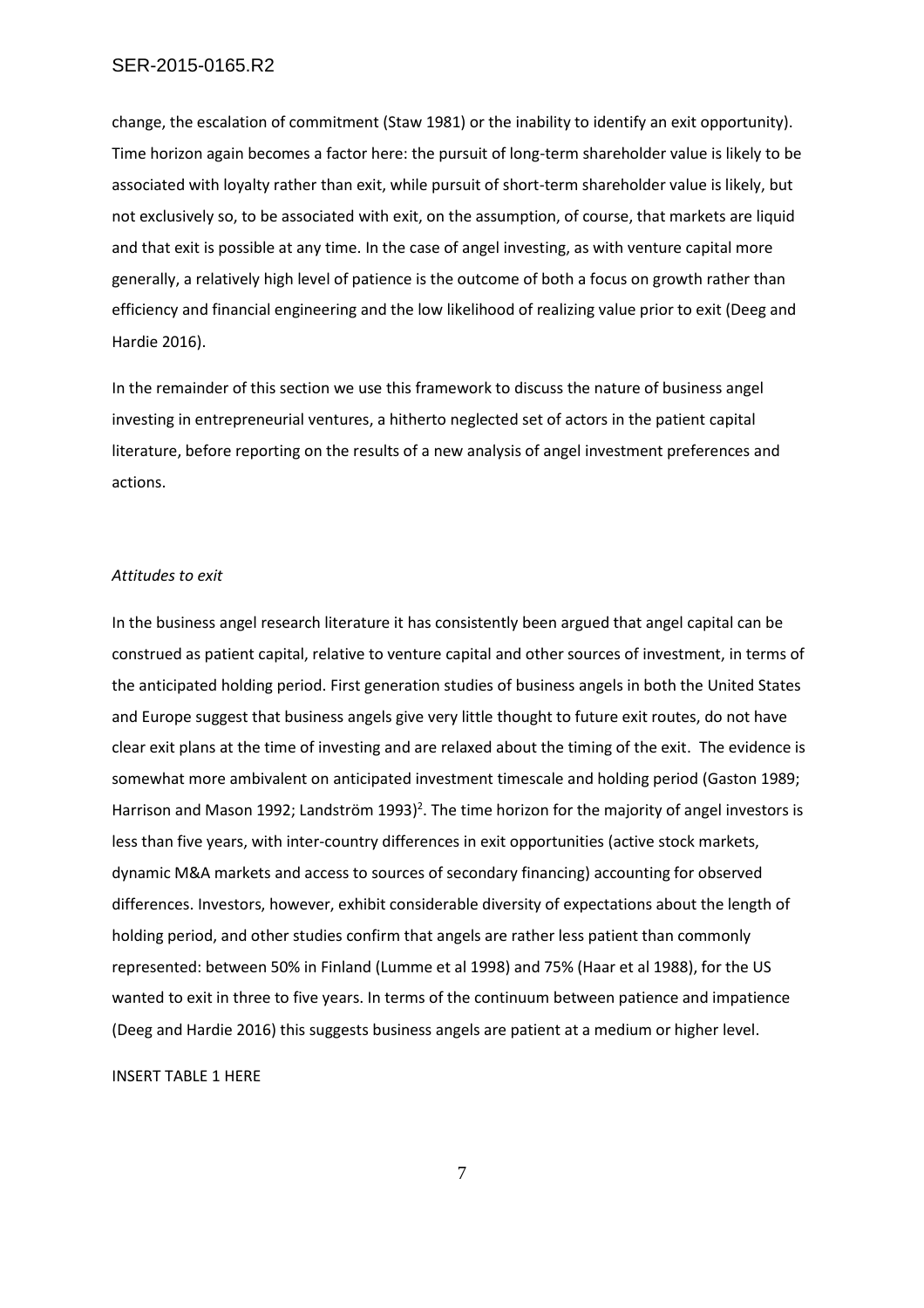The picture of angel investors as giving very little thought to the exit when they invest appears to be rather more consistent with the evidence. Exit considerations come very low in their investment criteria, or are not mentioned at all. In one study, for example, 'potential exit routes' was ranked 24th (out of 27) investment criteria by angels (Van Osnabrugge and Robinson, 2002). Although there is contradictory evidence from a more recent study of the most prominent US angel group which found exits to be much more highly ranked (Sudek 2006), reflecting the 'professional' approach to investing that angel groups are thought to adopt, the vast majority of managers of angel groups in our study area did not exhibit a strong exit orientation when screening investment opportunities. This is attributed by Gray (2011) to the widely held view amongst the angel community that "good investments will always find exits".<sup>3</sup> The same view has been articulated by the prominent UKentrepreneur, venture capitalist and angel investor Johnson (2012): "if the business works you will be spoilt with choice of exit." So, at least in terms of expectations, therefore, the extent to which business angel investment can be considered as patient capital is equivocal. First, a significant proportion of investors have a 3-5 year time horizon, others have a 6-10 year horizon or none at all. Second, their priority is to make good investments – which will in due course attract buyers, hence there is no need to focus specifically on the exit. Third, the exit is not a significant factor in their decision making process, a point to which we return later in this paper.

## *Engagement and Influence*

The nature of the engagement between business angel investors and the businesses in which they invest, and its implications for the determination of the extent to which business angel investment is patient capital arises initially from the nature of the investment decision making process itself and from the ensuing pattern of post-investment relationships.

Studies of investment decision-making by both venture capital fund managers and business angels suggest that investors attach significant importance to the ability of management, in terms of skill, quality, track record and experience, and characteristics (Harrison and Mason 2002; Riding et al 2007; Sorheim 2012). Angel investment decision making takes into account a wide range of factors, including the characteristics of the market, industry features, extent of competition, product differentiation, rates of return expectations and external threats. However, management-related factors, specifically the quality of the entrepreneur, appear to play a major part in the investment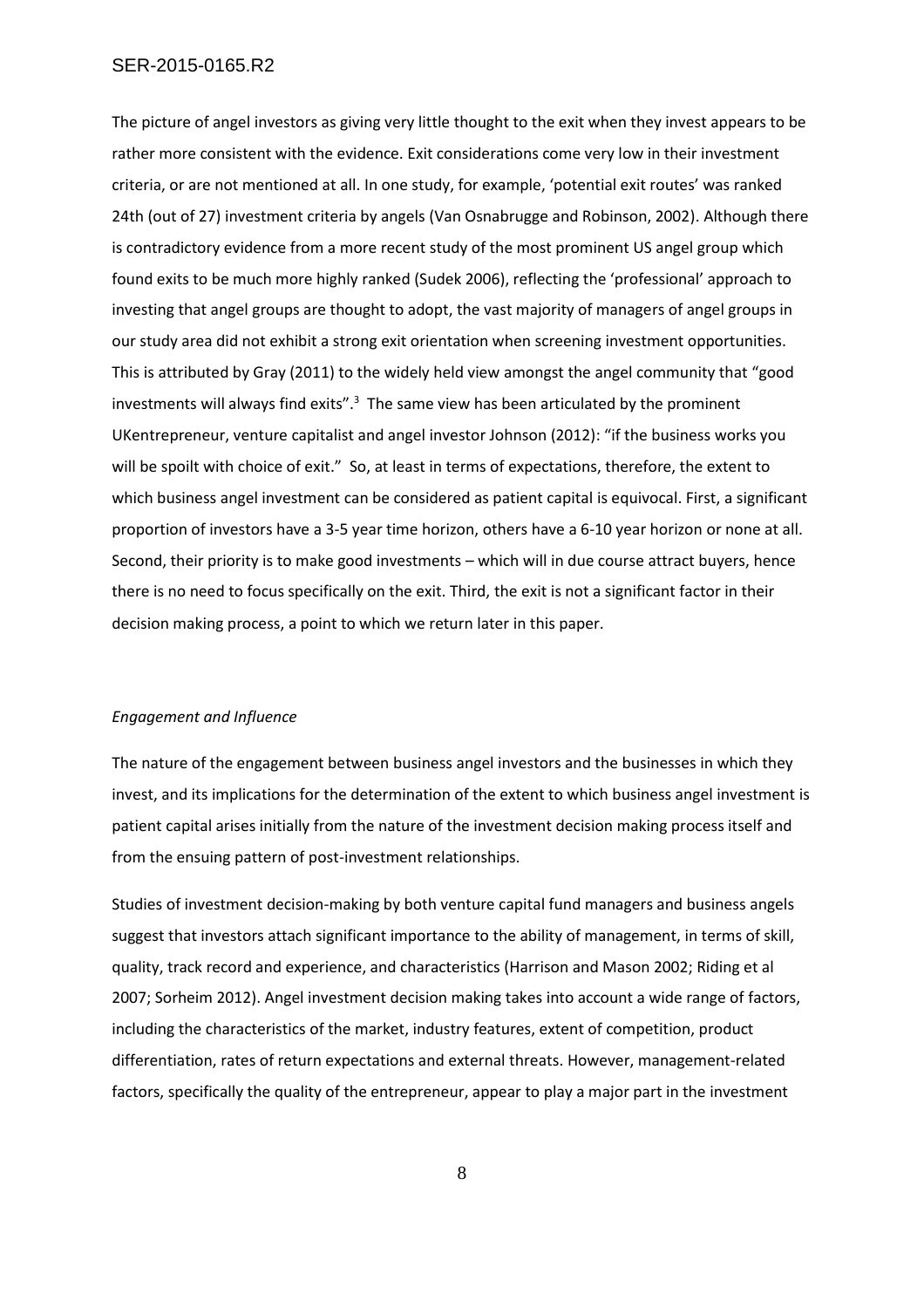decision (MacMillan et al 1985). Furthermore, concern about the entrepreneur is the overwhelming reason why angels reject investment opportunities (Mason et al, 2016). For a number of commentators this has prompted the use of a racing analogy: 'there is no question that irrespective of the horse (product), horse race (market), or odds (financial criteria), it is the jockey (entrepreneur) who fundamentally determines whether the venture capitalist will place a bet at all' (Macmillan et al 1985, 119). This is particularly the case with business angel investors, who place greater emphasis on the entrepreneur, particularly at the early stages of the decision making process (Harrison and Mason 2002; Fiet 1995a; 1995b; 1996; Mitteness et al 2012). The key point of this analogy is to emphasise the role of the entrepreneur in managing risk and generating returns for the investor.

The implications of this can be most clearly seen in the assessment of risk by investors, and its implications for the power dynamics of the investor-investee relationship, which in turn reflects on the nature and consequences of engagement from a patient capital perspective. As Harrison et al (2015) have indicated, business angel investing is a multistage decision making process of interaction between investors and entrepreneurs under conditions of risk (Maxwell et al 2011). For Fiet (1995) investment risk has two identifiable components: market risk, extended to a wider construct of performance risk by Das and Teng (1998); and agency risk, recast as relationship risk by Maxwell and Levesque (2011). Market/performance risk relates to the possibility that external or operational factors (for example, market changes, competitor behaviour, implementation failures, technology factors) may compromise achievement of a venture's declared objectives. Agency or relationship risk reflects the possibility that the entrepreneur may not achieve the same outcomes when spending the investor's money (through poorer decision making) than would the investor, reflecting both moral hazard (a divergence of interests between the two parties) and adverse selection (suboptimal decision making based on information asymmetries) (Maxwell and Levesque (2011).

Fiet (1995a; 1995b) suggests that venture capital fund managers and business angels will differ in their attitude to these sources of risk. Venture capital fund managers will be more concerned with market risk, that is, risk due to unforeseen competitive conditions affecting the size, growth and accessibility of the market. Business angels, on the other hand, will be more concerned with agency risk arising from the separate interests of the entrepreneur and the investor. This reflects the types of risk that they believe they are most competent to control. Venture capital fund managers have learned how to protect themselves from agency risk by using stringent boilerplate contractual provisions which allow them to replace an entrepreneur who under-performs, is guilty of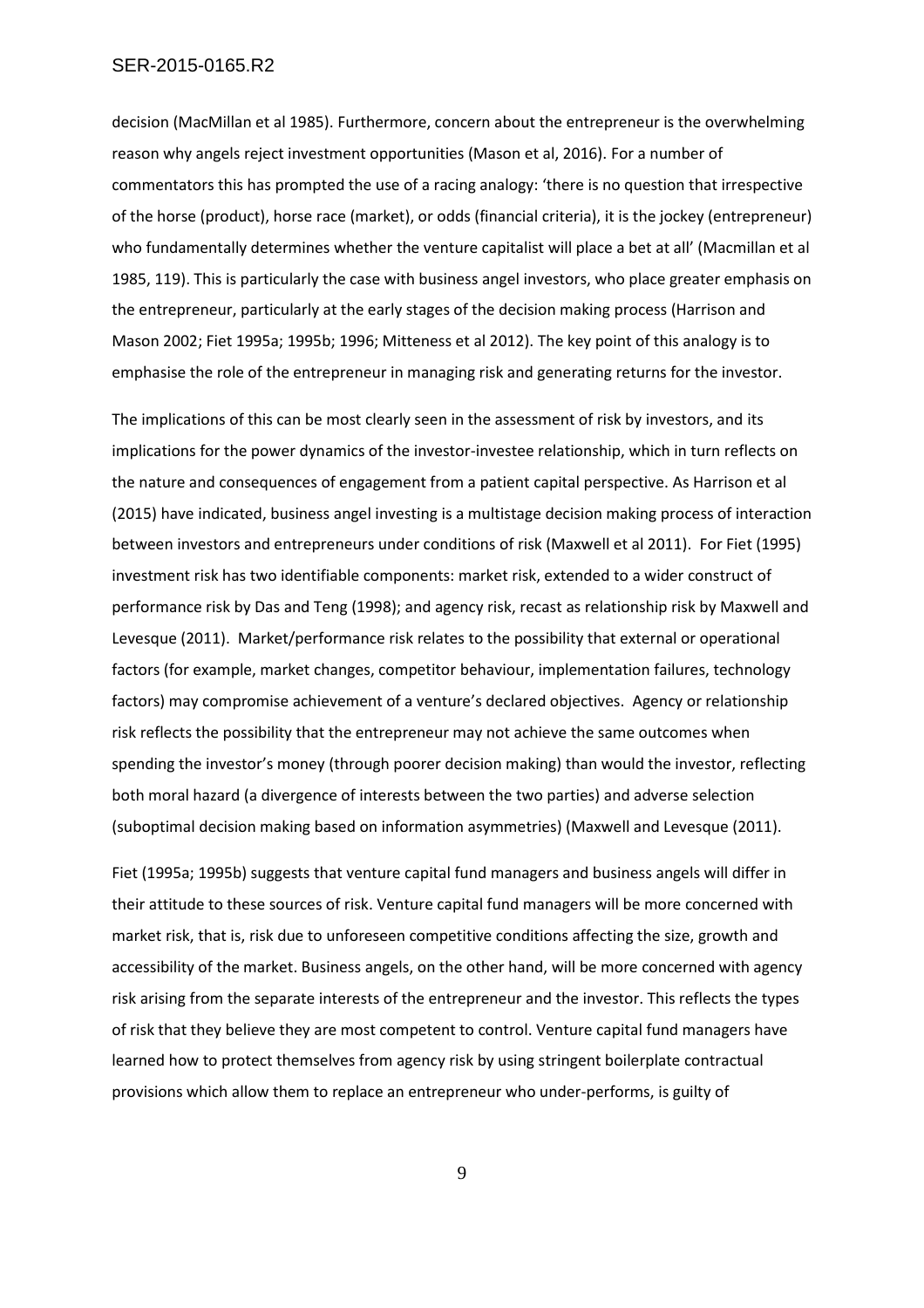misconduct or is found to be incompetent (Bruton, Fried and Hisrich, 1997; 2000). However, market risk is less controllable through *ex post* contracting. Business angels, in contrast, attach more importance to agency risk, for four reasons. First, most angels have limited deal flow and lack comparative data to evaluate market risk. Second, angels do not have the same level of resources as venture capital funds to both collect and analyse (costly) market-related information (Fiet, 1995b). Moreover, the smaller deals that business angels make cannot support the high transaction costs that would arise from extensive due diligence and venture capital fund managers conduct significantly more due diligence than business angels. Third, contracts between angels and entrepreneurs tend to be simple and informal, making it harder for them to enforce sanctions. Finally, many business angels have prior industry experience themselves and therefore feel quite capable of assessing the market risks and so view the entrepreneur as the most potentially damaging contingency (Fiet, 1995a).

The implication is that venture capital fund managers will seek to reduce risk at the pre-investment stage by careful screening, due diligence and contracting arrangements (van Osnabrugge 2000). Engagement and influence is contract-based, designed to preserve and pursue the investors' interests. Business angels, by contrast, will manage risk by placing more emphasis on postinvestment relationships, particularly through becoming actively involved in the business. In short, VCs may achieve their objectives despite their portfolio company managers; business angels can only do so through and with them.

Two conclusions emerge from this stream of research. First, business angels regard entrepreneur characteristics and experience as more significant influences than venture characteristics on the perceived riskiness of an investment opportunity. Business angels are therefore clearly betting on the "jockey" rather than the "horse" because, as one angel commented, "it's easier to change the horse [business idea] than the jockey [entrepreneur]" (Paul, Whittam and Paul, 2001: 13). Second, business angels rely for the most part on a personalised approach to information gathering and processing, rather than using third parties, in which the trustworthiness (Harrison et al 1997) of the entrepreneur becomes crucial.

This difference in risk assessment, investment decision making and contracting behaviour is reflected in the nature of the post-investment relationship between business angel investors and their investee businesses. Business angels are 'hands on' investors, contributing their skills,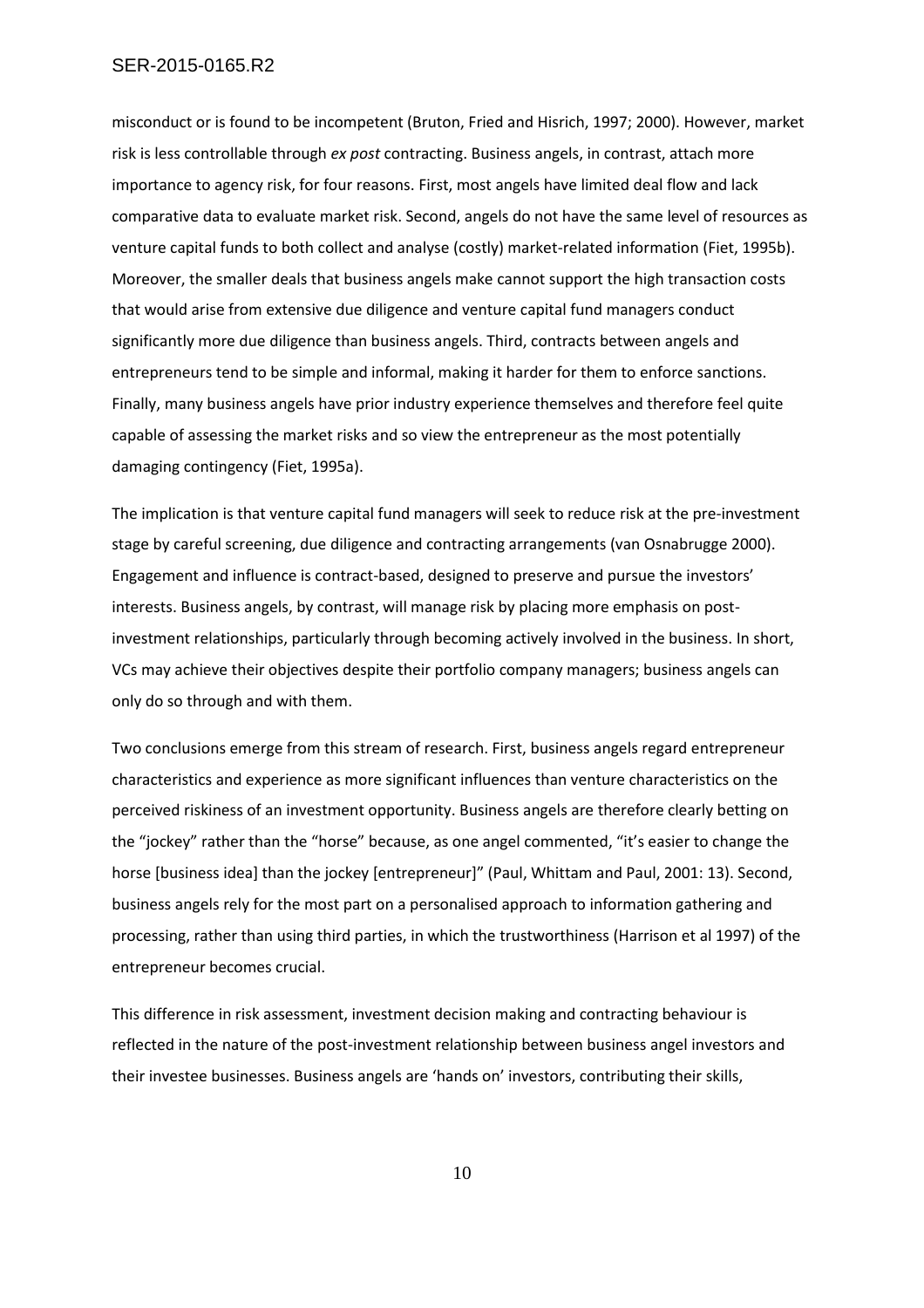experience and networks to their investee companies through a variety of formal and informal roles. Although motivated by financial expectations, it is widely reported that business angels are motivated also by non-financial considerations, including earning psychic income Freear et al 1995), supporting the next generation of entrepreneurs (Politis and Landström 2002) and extending their own entrepreneurial careers (van Osnabrugge 2000). They are also known to make a non-financial value-added contribution to the businesses in which they invest, partly to have a positive impact on the performance of their investee businesses (thereby increasing the prospect of a profitable exit), partly, as we have shown above, to mitigate agency risk (Ardichvili et al 2002) and partly in recognition of the incomplete contracts problem (Aghion and Bolton 1992) which recognizes the inherent incompleteness of financial contracts.<sup>4</sup> The non-financial capital contribution of business angels falls into two categories (Politis 2008): enhancement of the human capital stock of the venture through acting as a sounding board/strategic advisor and in a supervision and monitoring role; and contribution to the social capital stock of the business through facilitating resource acquisition and mentoring. These are primarily relational rather than contractual engagements, focused, as one business angel investor summarized it, on 'contributing to managing the business in which I have invested rather than managing my investment in the business'. However, there is no evidence in studies of the post-investment involvement of angels in their investee business that preparing the business for an exit is one of their value-added contributions. Indeed, this activity was not mentioned in any of the studies reviewed by Politis (2008) nor in a more recent study of the post-investment activities of angels (Fili 2014). As such, and consistent with the emphasis of the business angel investor on backing the jockey rather than the horse, this suggests that business angel investing can be considered as patient capital.

### *Exit practice and returns to angel investing*

The final dimension that distinguishes more patient from less patient capital is the willingness and ability of the investor to exit. In this respect, business angel investors do exit their investments, notwithstanding their widespread failure to explicitly consider the exit event or timescale. This is because of the nature of angel investing which is based on achieving the return from a liquidity event rather than from an income stream. The types of businesses in which angels typically invest are new or early stage and initially loss-making, and which need to reinvest any profits to grow.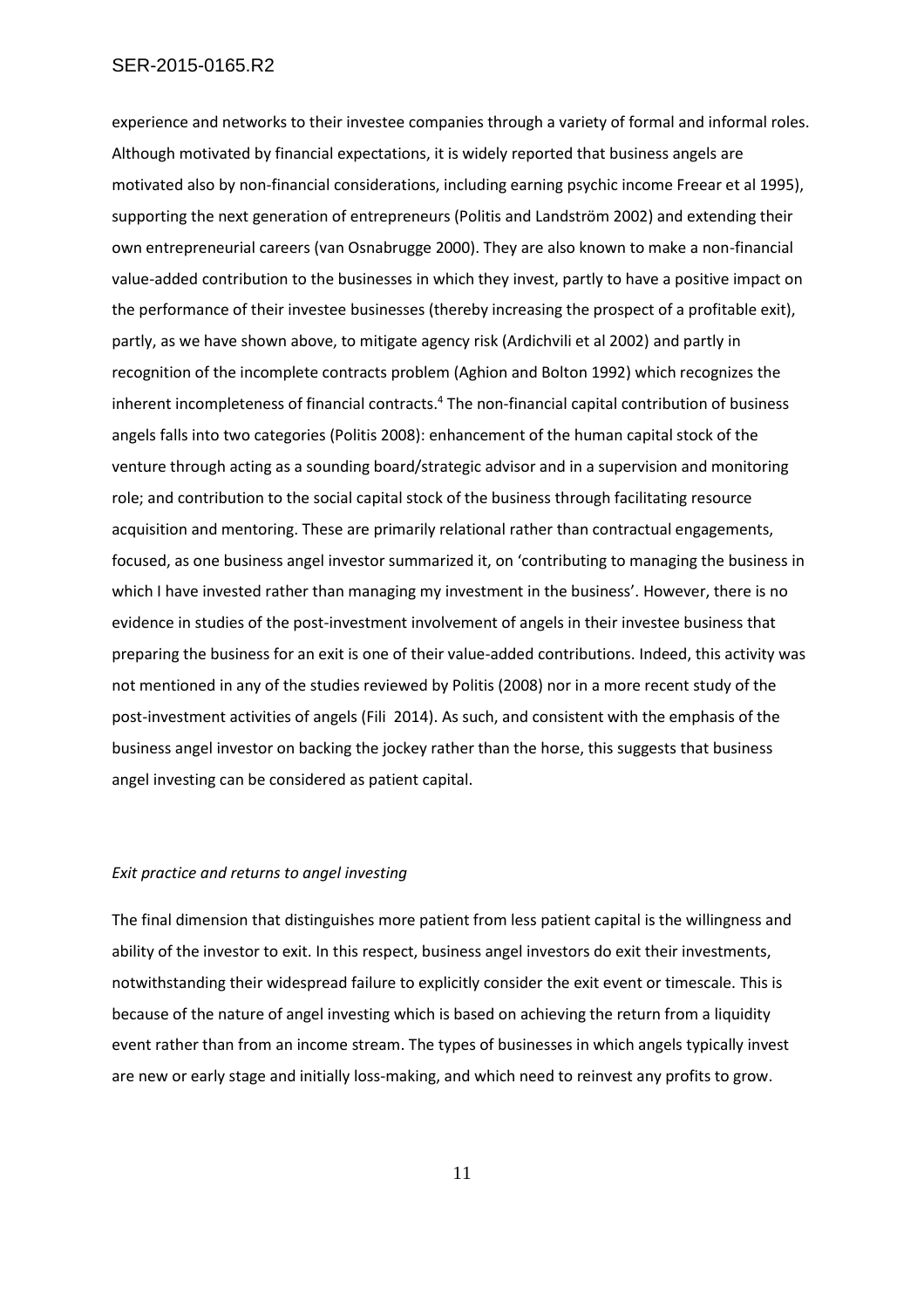Indeed some businesses which achieve exits have never been profitable but have strategic value to the buyer. Angels typically exit via a trade sale with IPOs being rare (Carpentier and Suret 2015). The holding period for successful investments is four to five years. Failed investments, in contrast, emerge after about two years, confirming the investment cliché that 'lemons ripen before plums'. Mason and Harrison (2002) find that the moderately performing investments actually have the longest holding period, possibly because of the limited opportunities to exit. Often these investments are sold back to the management team, typically for a nominal price. Collewaert (2012) suggests that goal conflicts between angels and entrepreneurs positively affect both parties to exit, and that task conflicts increase the intention of entrepreneurs to exit. However, achieving an exit is now also increasingly challenging, in terms of the lack of successful exits or liquidity events and correspondingly lower investment returns (Gray, 2011), and longer investment to exit time horizons for those exits which do occur, up from 3 to 10 years between 2005 and 2015 (Waddell, 2013: col. 3697). The same problem has been highlighted in Canada (NACO, 2014) and the UK. Overall, therefore, the evidence suggests that if business angels are to be considered as a source of patient capital it is often patience by default rather than intent.

# *Summary*

In this section we have reviewed the research on business angel investment using three interconnected dimensions of patient capital; the timescale over which investments are held or intended to be held; the nature of engagement and involvement with investee companies and the exercise of voice; and the decision to exit. First, in terms of timescale (intent), as many business angels expect to hold their investments for less than five years as do for six years or more or express no preference. This suggests that business angel investment is at best equivocally patient. Second, business angel investors are value-added investors who become actively involved in their investee companies. However, this involvement is more generally supportive of management in the pursuit of growth rather than controlling or challenging as the practice of voice would be understood (Gehlbach 2006). Given that discussion of the exit rarely features in this post-investment relationship, in this respect at least business angels may be considered as patient investors. Third, in terms of the exit practice itself (action), business angels typically exit and realise their capital gains within three to six years; the main exception is in cases where the investment is significantly underperforming, which constrains the options for exit (IPO and M&A are much less likely in such cases). On this measure, business angels are less patient investors. However, there is one important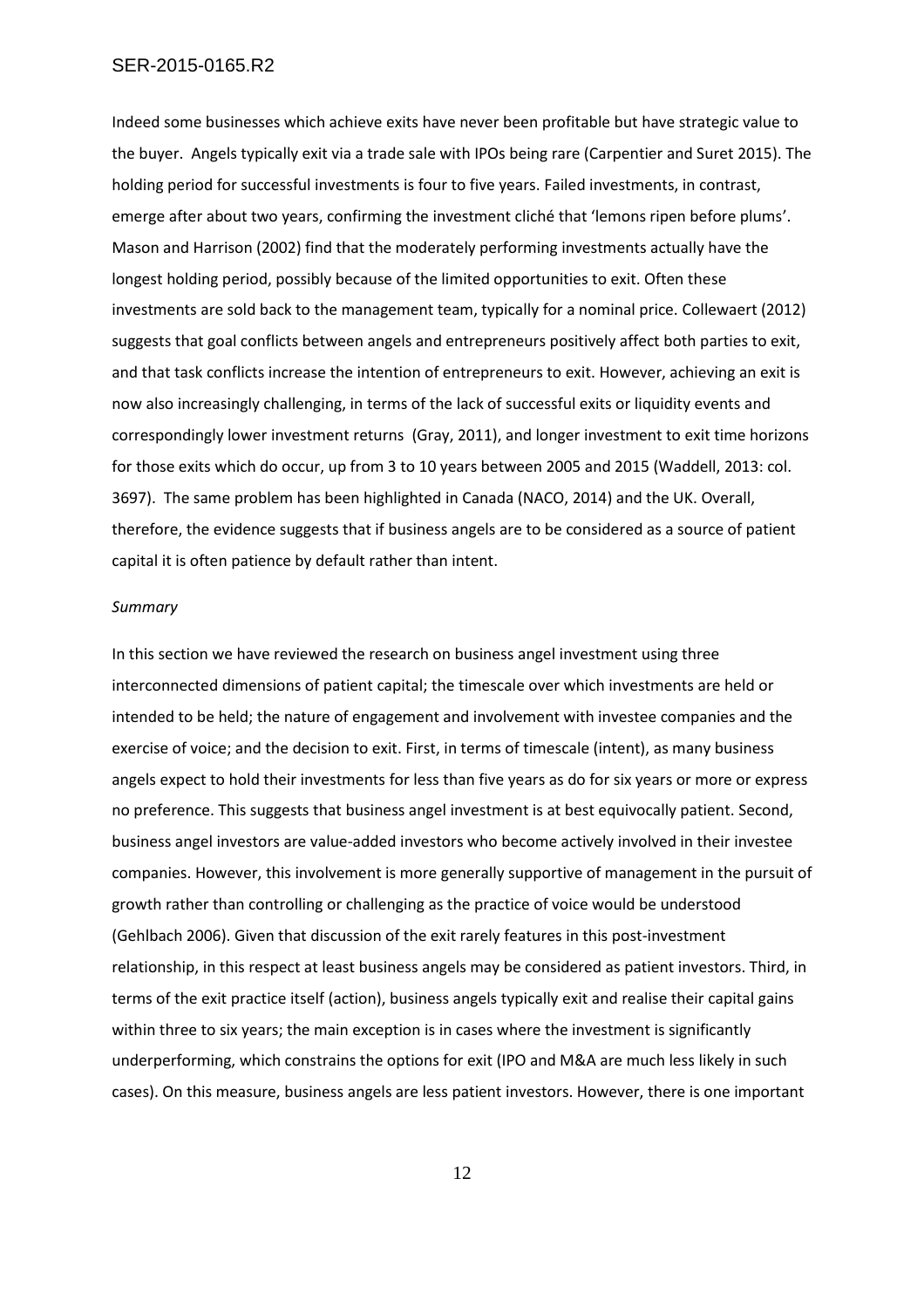qualification: in the patient capital literature exit is a signal of a divergence of views between investor and investee, with costly consequences as the benefits of organisational membership are forgone (Gehlbach 2006), whereas in the business angel case it may more often be a manifestation of an alignment of views (both the investor and the investee seek a return). What none of this research, however, has addressed is the intentionality of patience on the part of business angel investors; that is, the extent to which they specifically consider themselves to be patient investors. Nor has prior research discussed the relationship between attitudes to exit (combining the first and third aspects of patient capital discussed above) and the characteristics of investor portfolios. We address these two issues in the remainder of this paper.

# **METHODOLOGY**

The empirical results come from an exploratory qualitative study involving 30 individual business angels in Scotland and Northern Ireland<sup>5</sup>. The choice of study region reflects a number of key features (Harrison et al 2010, 213-215). First, the two economies are in each case dominated by a small number of large internationally competitive organisations in financial services, oil and gas, utilities and transport. Second, there is a weak middle market corporate sector (companies with a market cap of £100m-£250m. Third, the development of an entrepreneurial, technology based, economy has been a long-standing focus of economic development policy. Fourth, there is relatively little institutional venture capital managed and invested in the region. Fifth, and partly in response to the general absence of VC, Scotland has the longest established and most evolved business angel market in the UK or continental Europe, and because of this the main Northern Ireland angel group is affiliated to LINC Scotland, the regional trade body for angel investors. The participants were midaged (average of 56 years) males with entrepreneurial experience (57%). They are experienced investors, with on average 12 years of investment experience, and they have made a total of 473 investments (a median of 10 investments each). The invisible nature of the business angel population (Wetzel, 1983) means that it is not possible to test any sample of investors for its representativeness. However, comparison with two recent UK surveys (Mason and Botelho, 2014; Wright, et al 2014) indicates that woman investors are underrepresented (0% vs 14%) and the sample is more experienced (median of 10 vs 5 investments). However, given that "the informal venture capital market is not differentiated on gender lines" (Harrison and Mason 2007, 464), the lack of gender diversity is not a problem. Equally, the sample includes investors with limited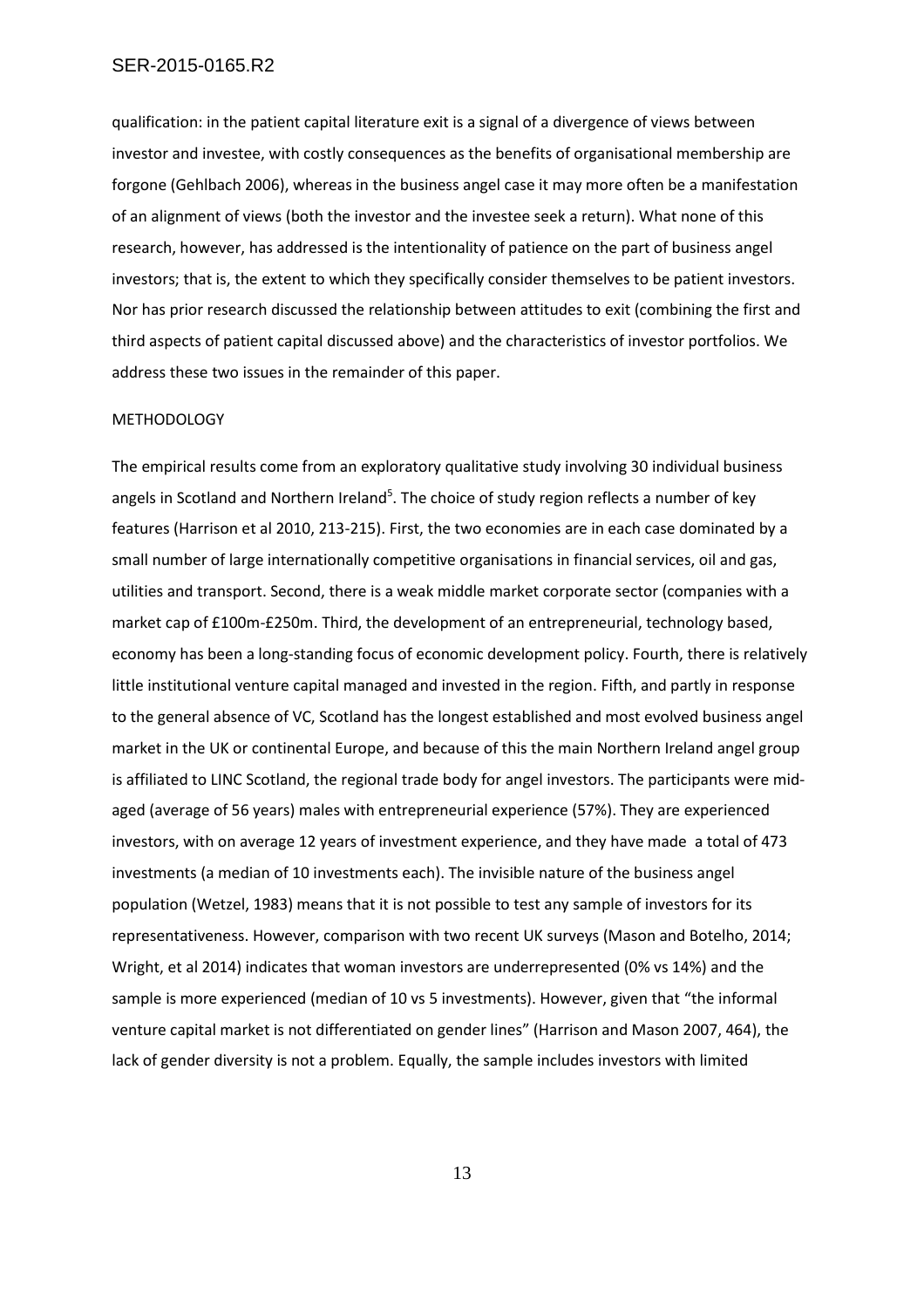experience (one-third had made 5 or less investments) as well as the more experienced (one- third had completed 15 or more deals).

The data were collected in two stages. First, semi-structured interviews on investment and exit strategies were undertaken. The open-ended questions were coded and then grouped into themes to identify whether patience was seen by respondents as being a necessary quality to be an effective business angel. Second, participants were asked to complete a verbal protocol (Ericsson and Simon, 1993), to provide information on their decision making processes. Verbal Protocl Analysis (VPA) has been extensively used to study the decision-making process of business angels (Harrison et al 2015) and in particular the criteria used to screen potential funding opportunities. The approach used here is similar to that used in previous studies, with participants asked to "think out loud" while reading a potential funding opportunity<sup>6</sup>. The focus is on the initial screening stage and the decision whether to reject the opportunity at this point or to invest time and effort in getting more information. Previous research suggests that business angels reject between 80% to 90% of the opportunities that they see at this stage (Riding et al, 1993). Investors were instructed to verbalize their thoughts, without explaining them or providing verbal descriptions (Ericsson and Simon, 1993). The verbalisations were recorded and transcribed. Transcripts were partitioned into discrete thought units which were categorized using a coding scheme that contained ten codes, eight relating to precise investment criteria and two reflecting an action or something other than an investment criterion (Table 1).

# INSERT TABLE 1 HERE

The analysis of the transcripts involved three steps: (1) breaking down the verbalisations into 'thought segments'; (2) coding each of the thoughts segments based on the specific investment criterion being considered; and (3) calculation of frequency counts of each investment criteria. The second step can be considered as the most critical since there are no objective independent techniques to analyse the data (Bainbridge and Sanderson, 2015). To ensure validity and reliability of the coding the thought units were categorised using an elaboration of an established coding scheme (Zacharakis and Meyer 1995; Harrison et al 2015; Mason and Botelho, 2016). All the transcriptions were independently coded by two authors. While this methodology is not without its drawbacks, not least because as Bainbridge and Sanderson (2015, p.165) emphasize, "asking people to 'think aloud' is asking them to do something unfamiliar and awkward", verbal protocol analysis is considered an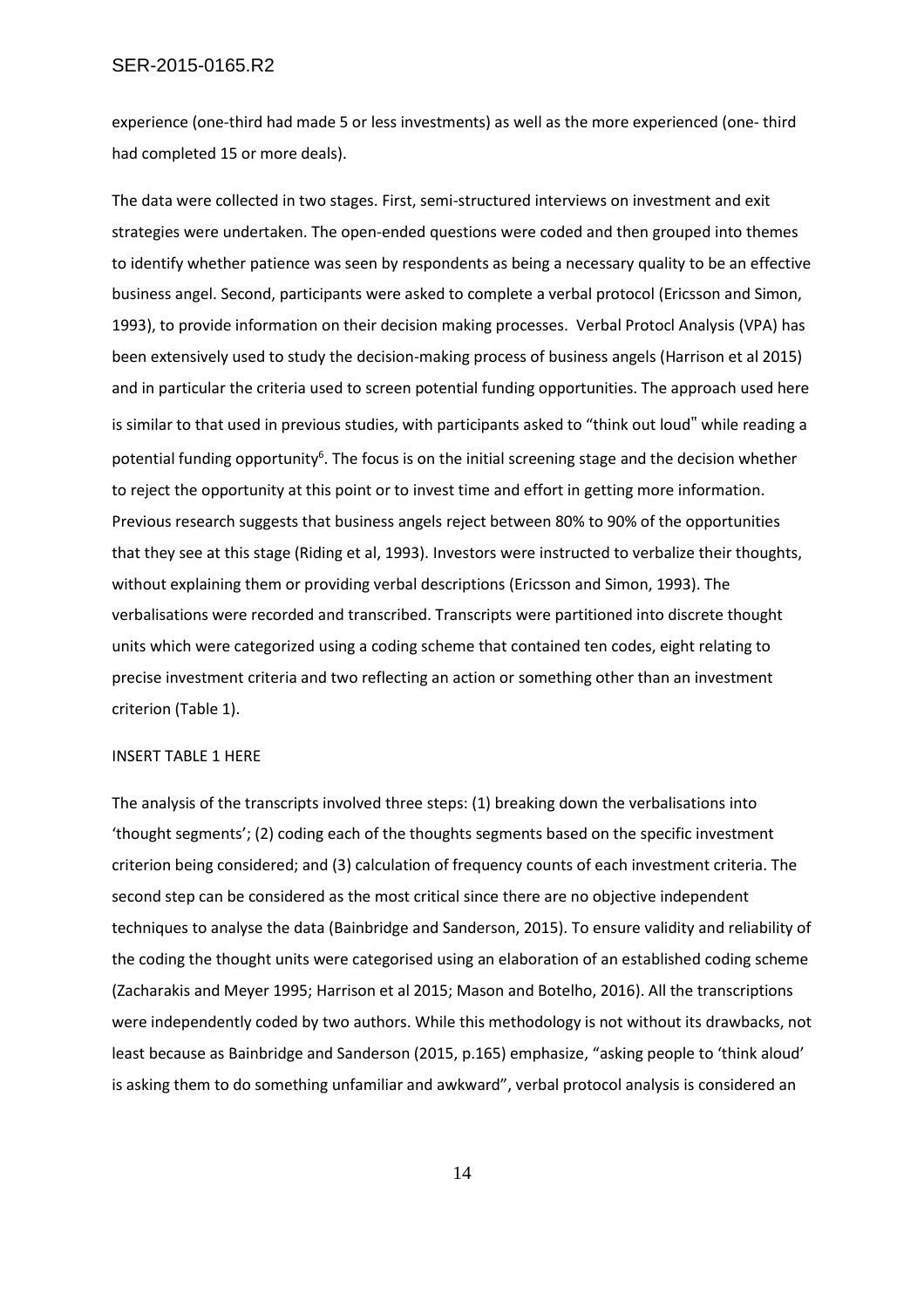effective method if certain conditions are fulfilled (Ericson and Simon, 1993). This research meets all the conditions required<sup>7</sup>.

#### FINDINGS: BUSINESS ANGEL PATIENCE, EXIT EXPECTATIONS AND PROCESSES

#### *Stage I: Patience and time horizons*

 $\overline{a}$ 

We conducted two cycles of analysis based on the over-arching category of 'need for patience.' During each cycle we read and re-read the narratives closely for examples of how the investors understood patience and the impact this had on their investing practice. The first cycle of analysis was important in ascertaining the interpretive potential of the narratives and in providing a broad overview of how investors understood patience. The second cycle offered a more critical interpretation of the findings as we examined the narratives for evidence of the impact and pursuit of patience. This identified where patience was articulated by investors reflections, and provided a deeper and more nuanced understanding of investor's understanding and practice of patience. To present a coherent analysis of the findings, each emergent theme is discussed in detail and illustrated with fragments of the narrative to indicate how the interview dialogue informed the discrete themes (Pratt, 2009).

Only 43%of the respondents mentioned 'patience' in their interview responses. Three themes emerged from our analysis of the remaining transcripts<sup>1</sup>. The first theme addressed the *need for patience.* Investors emphasised the intrinsic nature of patience in investing in early stage businesses. This they attributed to three issues: the size of the company, which needed to reach a certain scale to be attractive to a purchaser; the time taken to build financial value; and the role of experience in recognising the need for patience. The second theme addressed the *importance of value creation*. Investors recognised that achieving an exit required effort to create sustainable value, and their immediate priority was to build a company's value instead of focusing on achieving an exit. They highlighted four issues in particular: investor effort to overcome the liabilities of small scale; investor

 $1$  The full evidence table is available in the Supplementary Data accompanying the on-line version of this paper.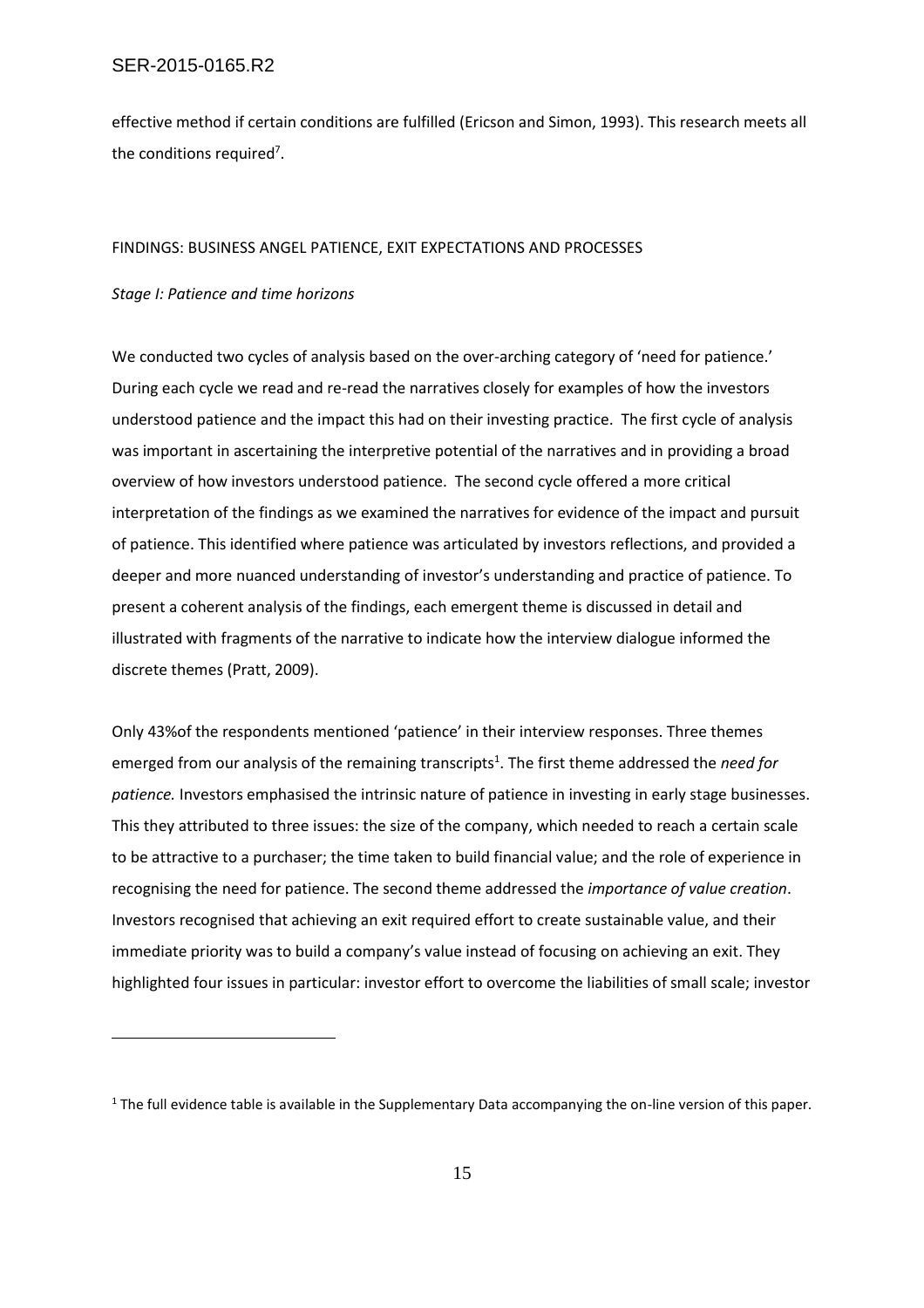contribution to build the business and make a contribution to society (Sullivan 1994); investor valueadded contribution to the development of the venture; and the recognition that an exit was a fundamental part of the investment process and was needed to recycle wealth in new investments. The third theme to emerge concerned *attitudes to the exit*, and we found contrasting views about how patient angels need to be about exits. Five specific issues were highlighted: the limits to patience; the role of patience in the investment decision-making process; the importance of learning the need for patience from experience (Harrison et al 2015); the opportunity dependence of patience as something determined not by investor preference but by external circumstances; and the role of resilience and determination in coping with enforced patience. In summary, these angels either do not articulate any awareness of the patient capital concept at all, or are patient investors less by choice than by default through force of circumstances.

#### *Stage II: Exit orientation*

From the semi-structured interviews we conclude that a substantial proportion of angels did clearly recognise, first, that patience was an inherent requirement of being an angel investor, and, second, that they had to be proactive in supporting the growth of their investee if an exit was ever to occur. This is complemented by the analysis of the verbal protocols. This shows the extent to which angels are exit-centred at the point when they are considering whether or not to make an investment. This is measured by the number of their thought units that referred to the exit as a proportion of all their total number of thoughts. A high exit score indicates strong exit-centeredness and low patience, a low exit score suggests higher patience.

The exit as an investment criterion was ranked lowest of the eight specific investment criteria, accounting for only 4% of the total thought units (Table 2). A significant proportion of investors (40%) made no reference to exits while screening an opportunity. The proportion of exit-related observations ranged from 0% to 15% with an average of 3%. If this is defined as the threshold level of an exit-centred approach then just 37% of the sample can be defined as adopting an exit-centred investment strategy. No statistical significance (Pearson correlation coefficients) was found between the exit score and various control variables related to angel characteristics<sup>8</sup>.

## INSERT TABLE 2 HERE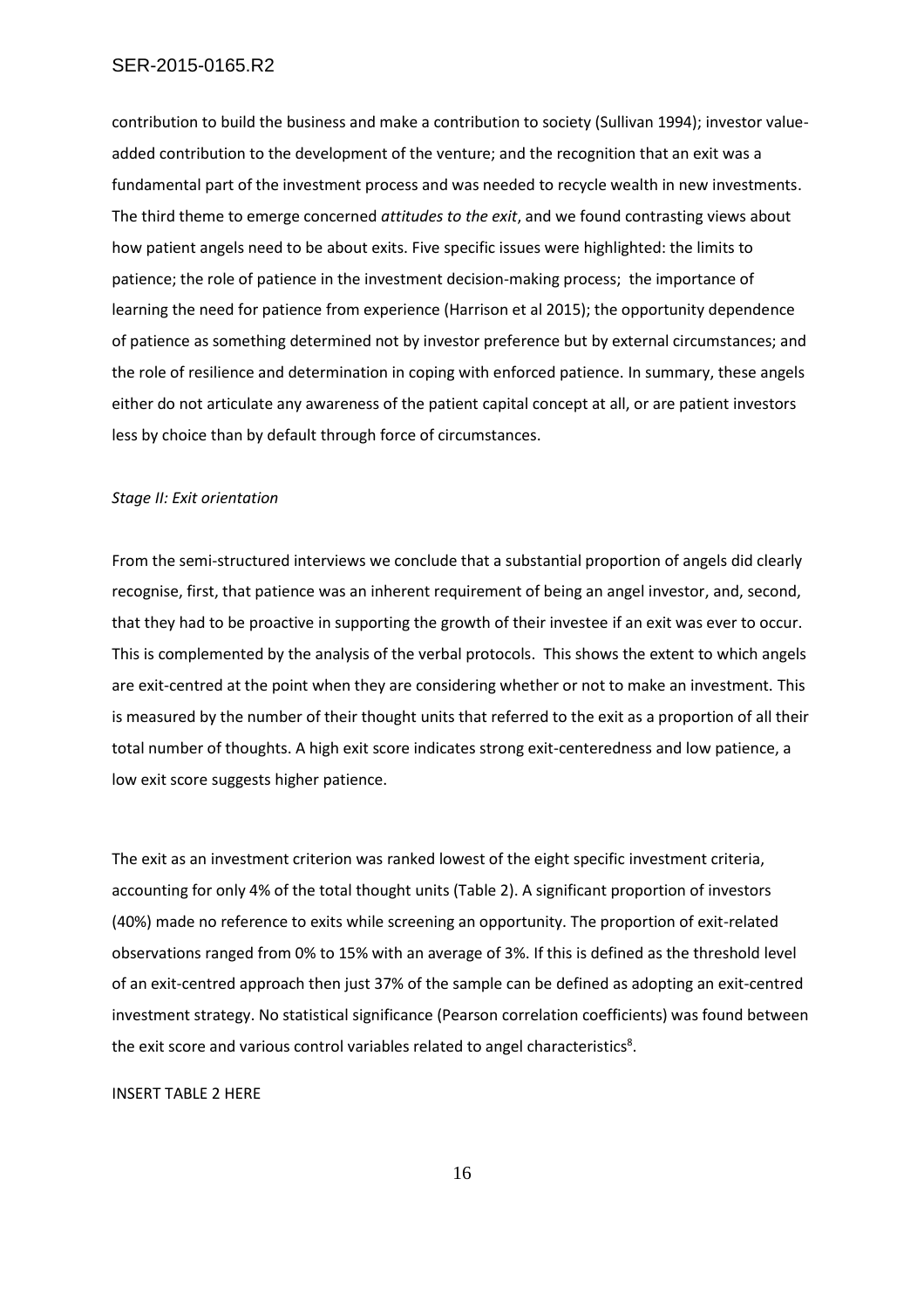This variability in the exit-centredness of angels is reflected in the VPA scores and confirms the heterogeneity of the business angel population (Avdeitchikova, 2008; Lahti, 2011). To better understand the impact of this heterogeneity on patient capital, we use a dispersion measure to cluster the results along two dimensions: exit scores and number of years that the respondent has been investing (Figure 2). We have grouped angels into four quadrants using half of the range of values as a threshold level. Following Sarstedt and Mooi's (2014) approach to identifying groups within the data, we used the average portfolio profile in each quadrant to examine whether the four quadrants are able to differentiate the sample, on the basis of which we proposed an interpretation of the four groups.

The majority of investors (80%) are in quadrant 1 (low exit score, low years investing) on account of their low of exit-centred scores (below 7% of exit scores) and low levels of years investing (below 18.5 years), and 90% of angels are in quadrants 1 and 2 (low exit scores), confirming that regardless of investment experience the vast majority of angels are not preoccupied by the exit. This confirms the hypothesis that business angels are patient investors. However, it is still possible to identify differences within the groups of relatively patient and relatively impatient investors. The profile of investors in each of the quadrants reinforces both the heterogeneity of angel investors in terms of exit views and suggests that there are different reasons why investors are patient and impatient (Table 3).

Quadrant 1 (low exit score, lower years investing) comprises those angels with the lowest proportion of losses and highest proportion of investments still in their portfolios. Coupled with their lower average age of investing and lowest average age, these angels have not been investing for sufficiently long either to become impatient or to recognise the need to become more pro-active in their approach to investing. The investors in Quadrant 2 (low exit score, higher years investing) are both the most experienced and oldest, with the highest number of investments and second highest percentage of losses. However, greater investment experience has not resulted in the adoption of a more exit-centred approach. Comparing the angels in this quadrant with those in quadrant 1, these business angels have a much higher proportion of losses and are investing for a longer period. Rather than becoming more exit-centred over time, investors in this quadrant should be identified as patient by intention. Neither time nor outcomes have made them become less patient.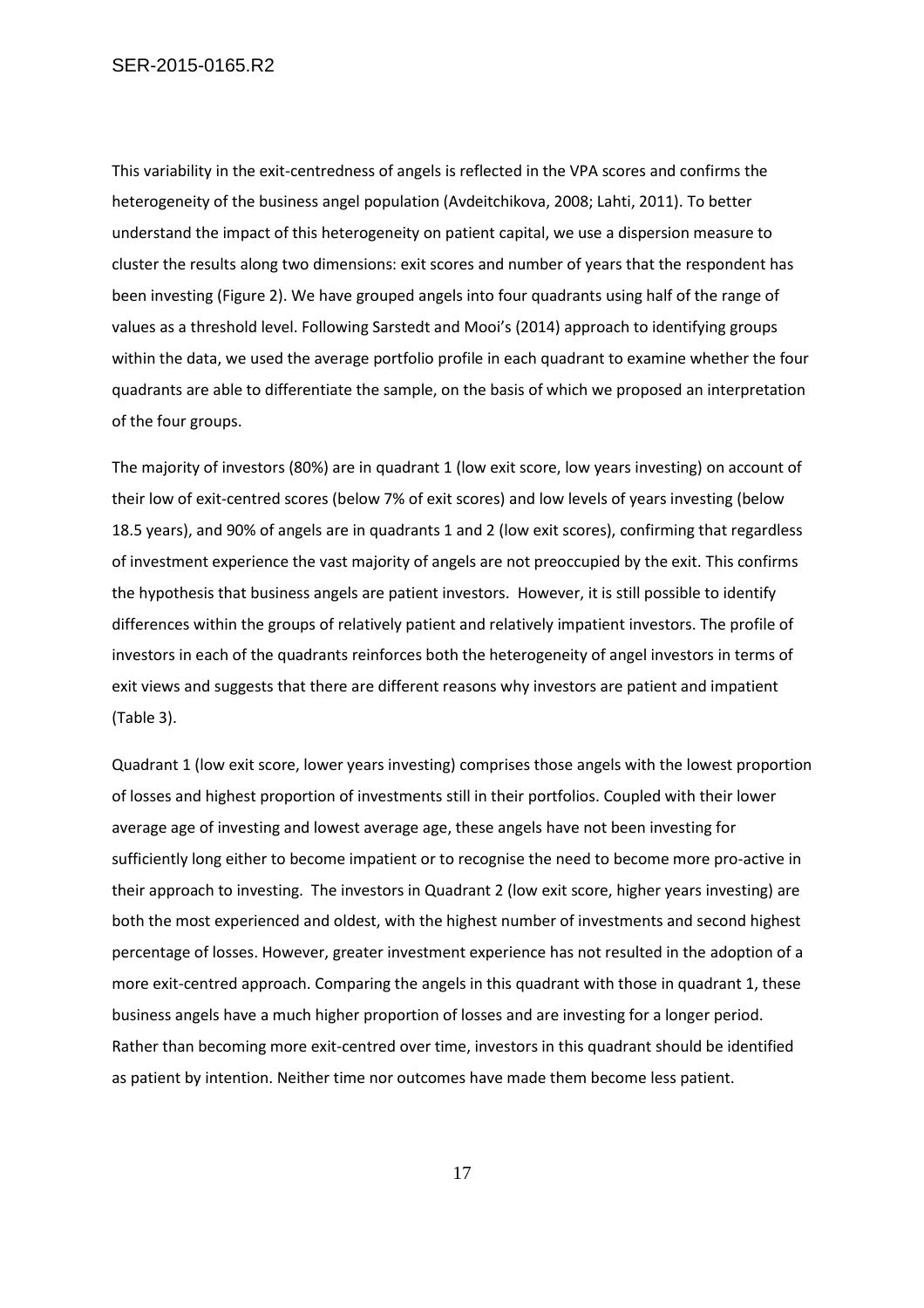Quadrant 3 (high exit score, higher years investing) has just one angel – but it is noteworthy that this angel has the highest proportion of exited investments and the lowest proportion of investments in their portfolio. Unusually this angel also invests out of income rather than capital. This could be interpreted as being the outcome of an exit-centred approach to investing. What differentiates this quadrant from the previous two is the way the investment behaviour is very outcome-led and the level of exit-centeredness. Out of all investments made in this quadrant, 66% had an outcome (exited 33% and lost the other 33%). Hence, this quadrant can be characterized by being impatient by the desire to achieve an outcome, and in particular an exit.

Quadrant 4 (high exit score, lower years investing) has only two angels. However, they have the highest proportion of losses and have not achieved any exits. These angels have no SME experience (as entrepreneur or board member). Their exit-centred approach to investing could be interpreted as being on the basis of their need for exits. When compared with the third quadrant the portfolio behaviour is considerably different: these investors have the second highest number of investments still in their portfolio, have experienced more losses and were not able to recycle their money. Investors in this quadrant are impatient in terms of the need to achieve a better outcome.

#### INSERT TABLE 3 HERE

#### INSERT FIGURE 2 HERE

In summary, the vast majority of business angels are not particularly exit-centred and had achieved few exits. Just a handful of angels adopted a more proactive approach to investing. These angels, in turn, can be further divided into those who have adopted an exit-centred approach out of the need to achieve liquidity (these investors had not had any exits) and those who have a desire to achieve exits. The evidence therefore clearly indicates, in terms of exit behaviour, that the vast majority of angel investors are patient, but that this is often by default in the absence of exit opportunities.

# CONCLUSION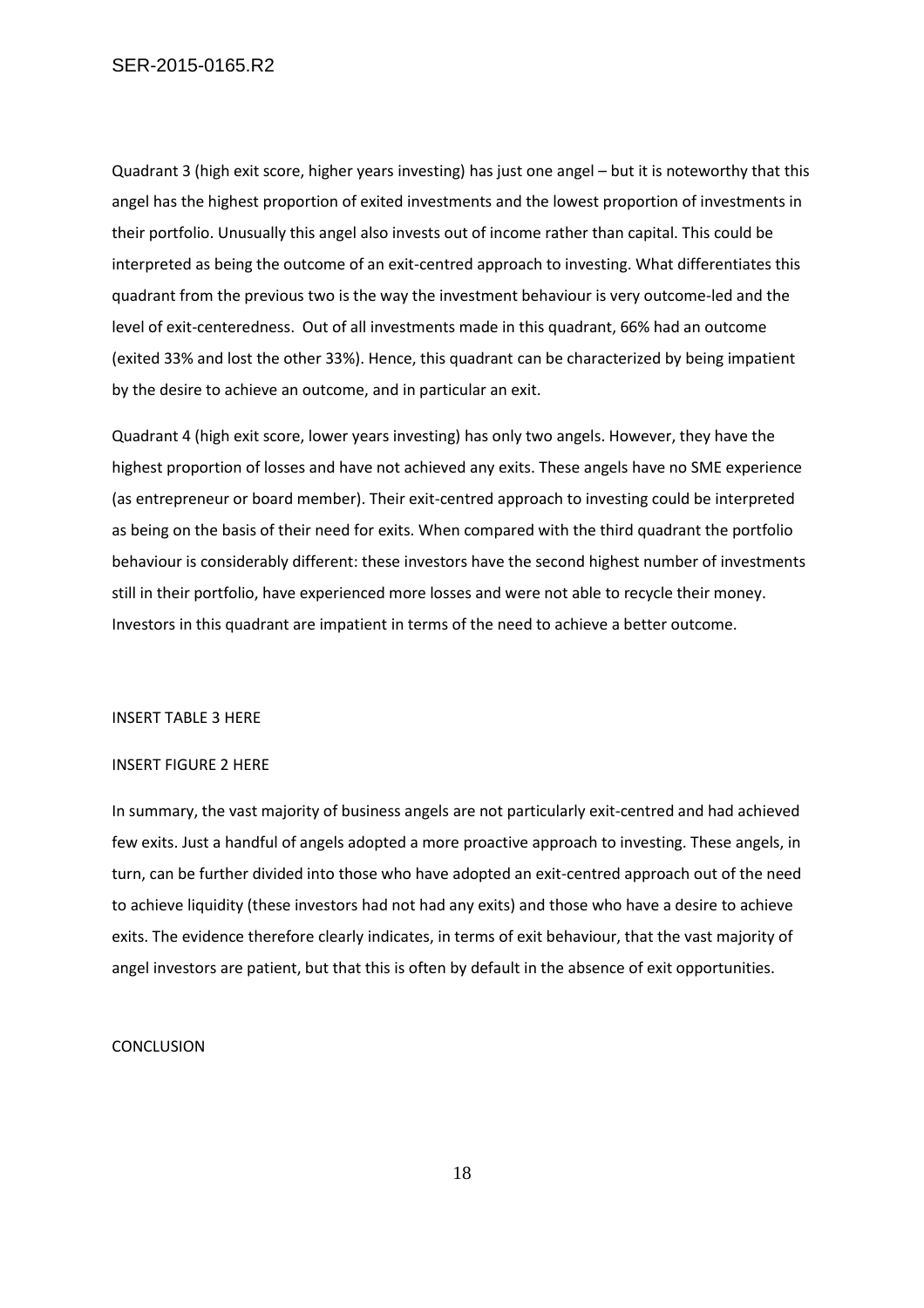The debate about patient capital and its demise has focused for the most part on institutions and markets. In this paper we have drawn on the entrepreneurial finance literature to examine systematically the extent to which business angel investors, the main source of external equity funding for new and growing unquoted entrepreneurial ventures, are a source of patient capital. Based on a review of the literature on their investment time horizons, engagement and involvement with their investee companies and exit practices and experiences we conclude that the conventional wisdom that business angels provide patient capital is not unequivocally demonstrated. We conclude therefore that they do so more by default than intent. This conclusion is reinforced from the results of the empirical study reported above. The three levels of analysis undertaken provide new evidence that business angels are relatively patient investors in terms of their long-term initial investment intentions and their engagement in the pursuit of growth. In addition to demonstrating that angel investors are not a homogeneous investor class in these terms, we conclude from the analysis of their experience of exit that they are often patient by default, in the absence of an opportunity to exit. Given that patience/impatience is a continuum not a binary divide (Deeg and Hardie 2016) we add to the patient capital debate in contemporary political economy by highlighting differences in the nature and degree of patience within as well as across investor categories.

Based on our exploratory research we can identify a number of questions for further research that build on our focus on the intentionality of patience and the relationship between attitudes to exit and investor portfolio characteristics:

- If business angels tend to be patient by default does intentionality (whether or not they explicitly identify the exit or not) affect investment outcomes?
- How prevalent are the different varieties of patient capital within business angels (patient by default, patient by intention, impatient by desire, impatient by need), and what determines which of these stances is adopted?
- What characteristics of the investment itself impact on how patient an angel investor is?
- What exogenous and endogenous factors impact the level of patience of a business angel?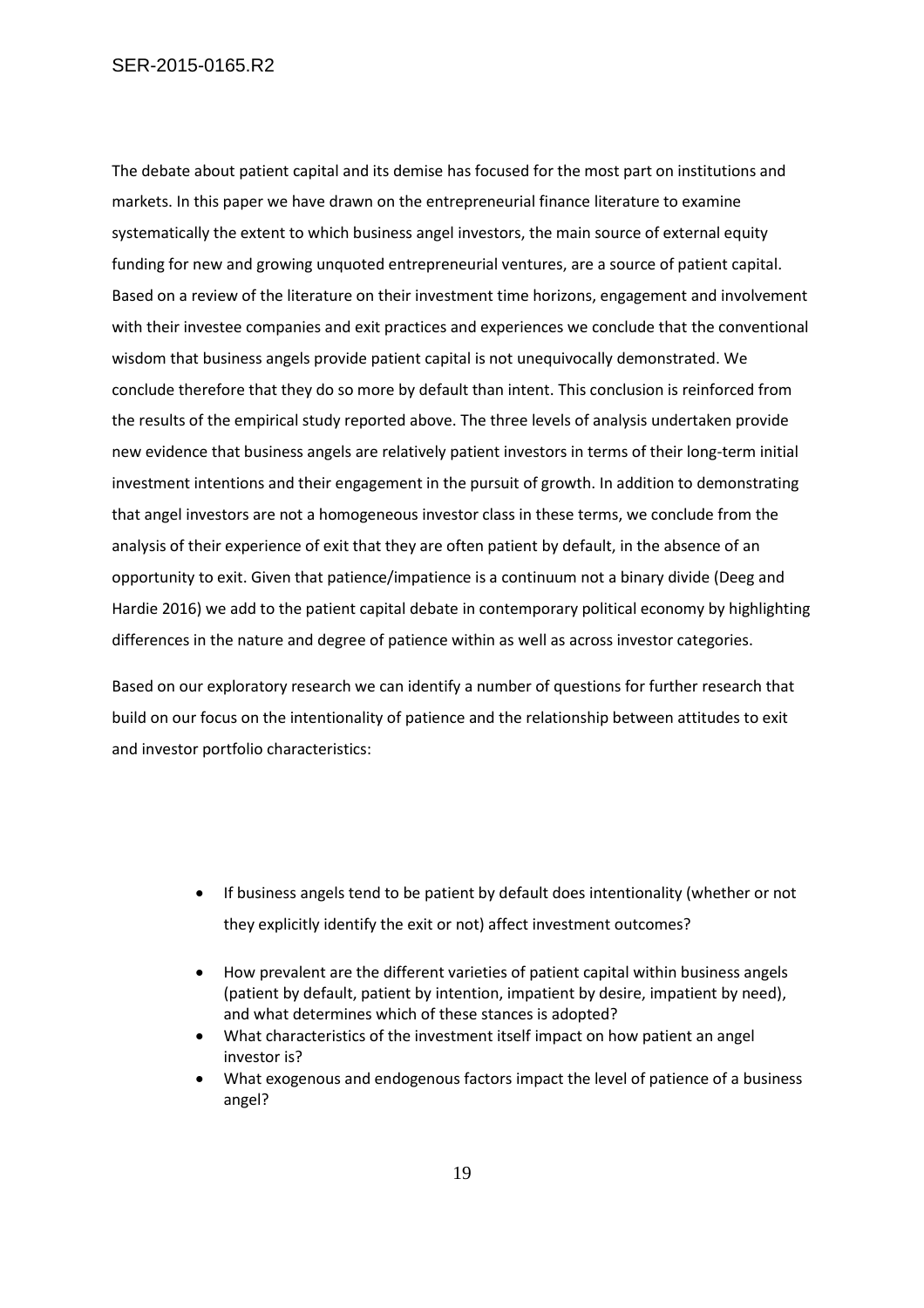- How does the lack of exits, and of opportunities for exit, influence business angels to become impatient investors (*impatient by need*)?
- Does attaining successful exits change investor intentionality and lead business angels to become impatient investors (*impatient by desire*)?
- Given that business angel investing is found across both LME and CME economies (and in economies outside the traditional VoC classification) does the intentionality of patience vary by region/country?

We can draw three primary conclusions from this preliminary analysis. First, the need for patience is highlighted by some angels as inherent in business angel investing with its focus on new and early stage businesses, with others emphasizing the time required to build a business that could be an attractive acquisition target. Second, the VPA results do not indicate that angel investors take the exit potential into account while making a decision on whether or not to invest. Third, patience is not a characteristic of all business angels; however, the lack of exit-centeredness (as indicated by the VPA scores) was more extreme than would have been expected on the basis of recent research which has highlighted the heterogeneity of the population. In terms of the three suggested dimensions of patient capital – timescale, engagement and influence, and exit – we draw three implications from our results. First, timescale matters, but future research needs to differentiate between intent and action (in terms of intent, business angels are more patient than their exit actions demonstrate in practice) and recognize variations in patience levels within as well as across investor categories. Second, engagement/influence and the practice of exit in the business angel context are more usually positive signals of investor-entrepreneur alignment, in the pursuit of longterm growth rather than short-term performance, than of conflict. Third, investor exit in angel investing is rarely driven by concerns over short-term performance, neither is it normally formally planned for. If the patient capital literature is to extend beyond the current focus on institutions and markets to entrepreneurial finance, the meaning and import of terms such as engagement, influence and exit will have to be reconsidered within the context of the intentionality and situationality of time.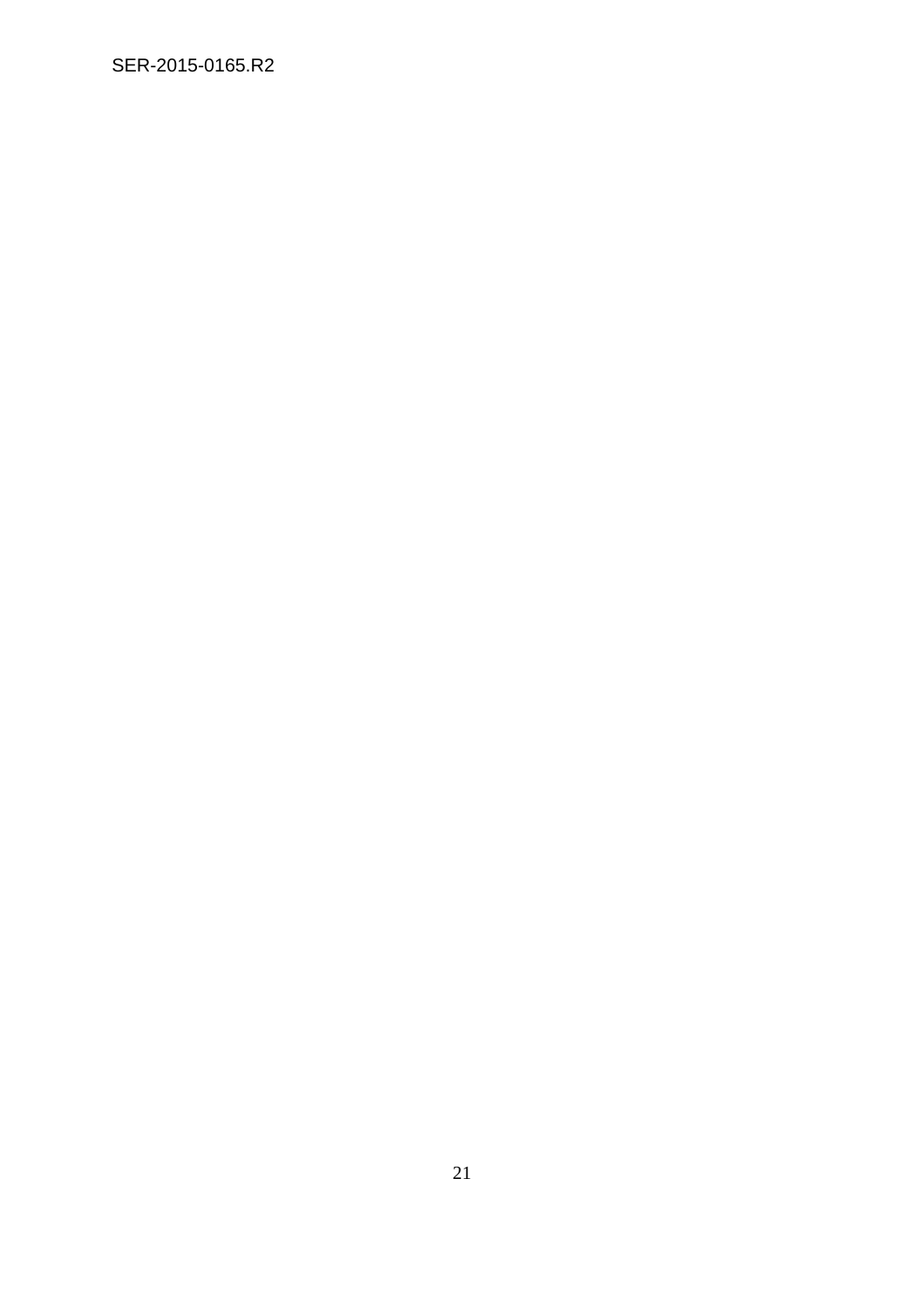#### REFERENCES

Aghion P and Bolton P (1992) An Incomplete Contracts Approach to Financial Contracting, *Review of Economic Studies*, 1992, 59, 473-94

Ardichvili, A., Cordozo, R. N., Tune, K. , & Reinach, J. (2002). The Role of Angel Investors in the assembly of non-financial resources of new ventures: conceptual framework and empirical evidence, *Journal of Enterprising Culture* 10, 39-65

Arregle, JL, Hitt, M, Sirmon, D and Very, P (2007), The Development of Organizational Social Capital: Attributes of Family Firms, *The Journal of Management Studies*, 1, pp. 73-95.

Aspara J, Pajunen K, Tikkanen and Tainio R (2014) Explaining corporate short-termism: selfreinforcing processes and biases among investors, the media and corporate managers, *Socio-Economic Review* 12, 667-693

Avdeitchikova S (2008) On the structure of the informal venture capital market in Sweden: developing investment roles, *Venture Capital: An International Journal of Entrepreneurial Finance* 10 (1), 55-85

Avdeitchikova S and Landström H (2005) Informal venture capital: scope and geographical distribution in Sweden, paper to Babson College Entrepreneurship Research Conference, June 2005, Glasgow, UK

Bainbridge, L., & Sanderson, P. (2015). *Verbal protocol analysis.* In: Wilson, J. R., & Sharples, S. (Eds.). (2015). *Evaluation of human work*. CRC Press. Chap. 7

Black BS and Gilson, RJ (1998) "Venture Capital and the Structure of Capital Markets: Banks versus Stock Markets," *Journal of Financial Economics*, 47, 243-277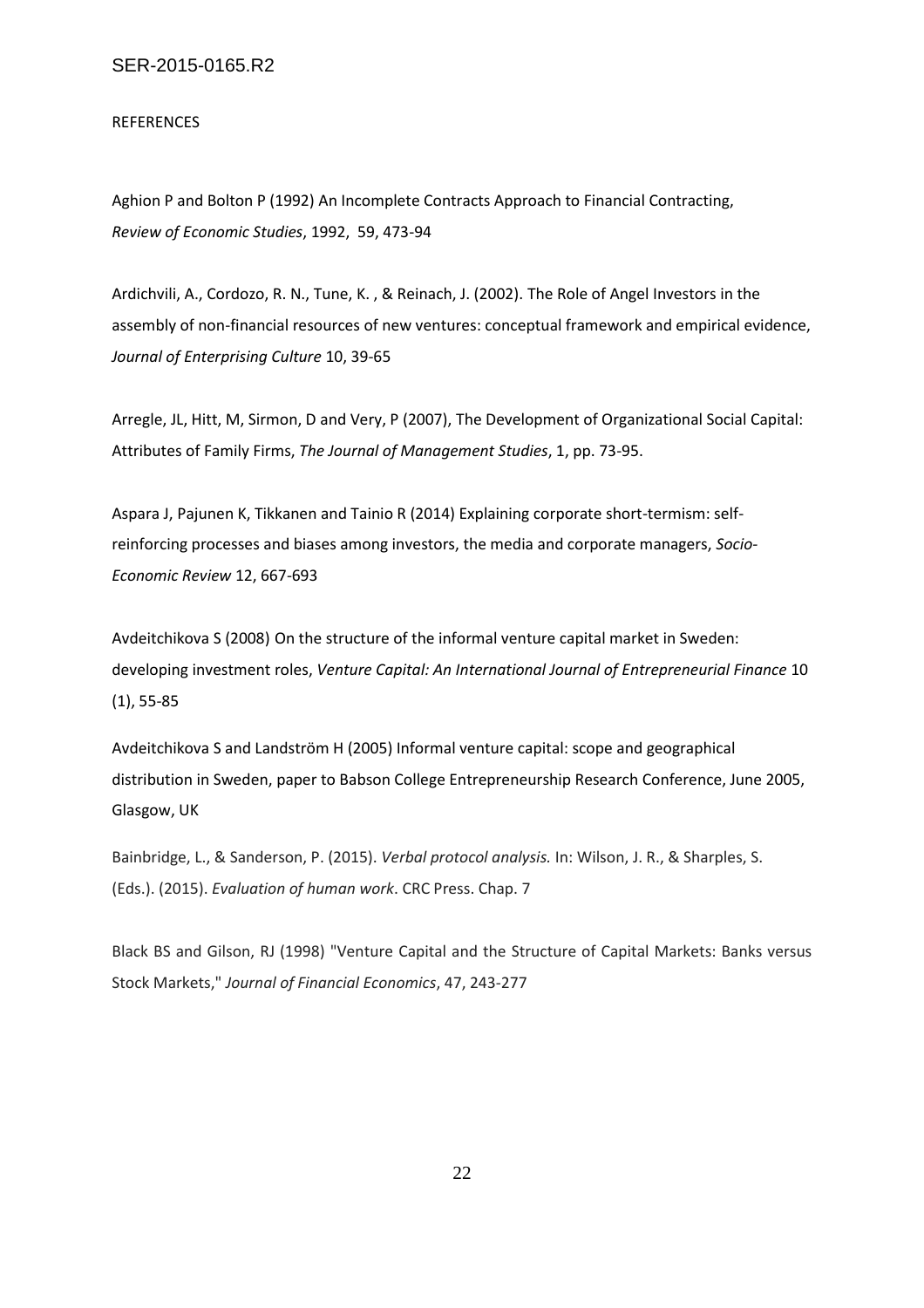Block, J.; P. Sandner (2009): What is the Effect of the Financial Crisis on Venture Capital Financing? Empirical Evidence from US Internet Start-Ups, *Venture Capital: An International Journal of Entrepreneurial Finance,* 11, 295-309

Block, J.; G. de Vries; P. Sandner (2010): Venture Capital and the Financial Crisis: An Empirical Study Across Industries and Countries, in: D. Cumming (ed.), *The Handbook of Venture Capital*, Oxford University Press,

Bruton, G, Fried, V and Hisrich, R D (1997) Venture capital and CEO dismissal, *Entrepreneurship Theory and Practice*, 21 (3) 41-54

Bruton, G, Fried, V and Hisrich, R D (2000) CEO dismissal in venture capital-backed firms: further evidence from an agency perspective, *Entrepreneurship Theory and Practice*, 24 (4), 69-77.

Carpentier C and Suret J-M (2015) Canadian business angel perspectives on exit: A research note, *International Small Business Journal August 33: 582-593*

Center for Venture Research (2009) *The angel investor market in 2008: a down year in investment dollars but not in deals*. Durham NH: Centre for Venture Research, University of New Hampshire

Center for Venture Research (2015) *The angel investor market in 2014: a market correction in deal size*. Durham NH: Centre for Venture Research, University of New Hampshire

Colli A (2013) Family firms between risks and opportunities: a literature review, *Socio-Economic Review* 11, 577-599

Das, T. K. and Teng, B. (1998) Between trust and control: developing confidence in partner cooperation in alliances, *Academy of Management Review* 23, 491-512

Deeg R and Hardie I (2015) What is patient capital and who supplies it? This volume

EBAN (2014) *Statistics Compendium 2014.* Brussels: EBAN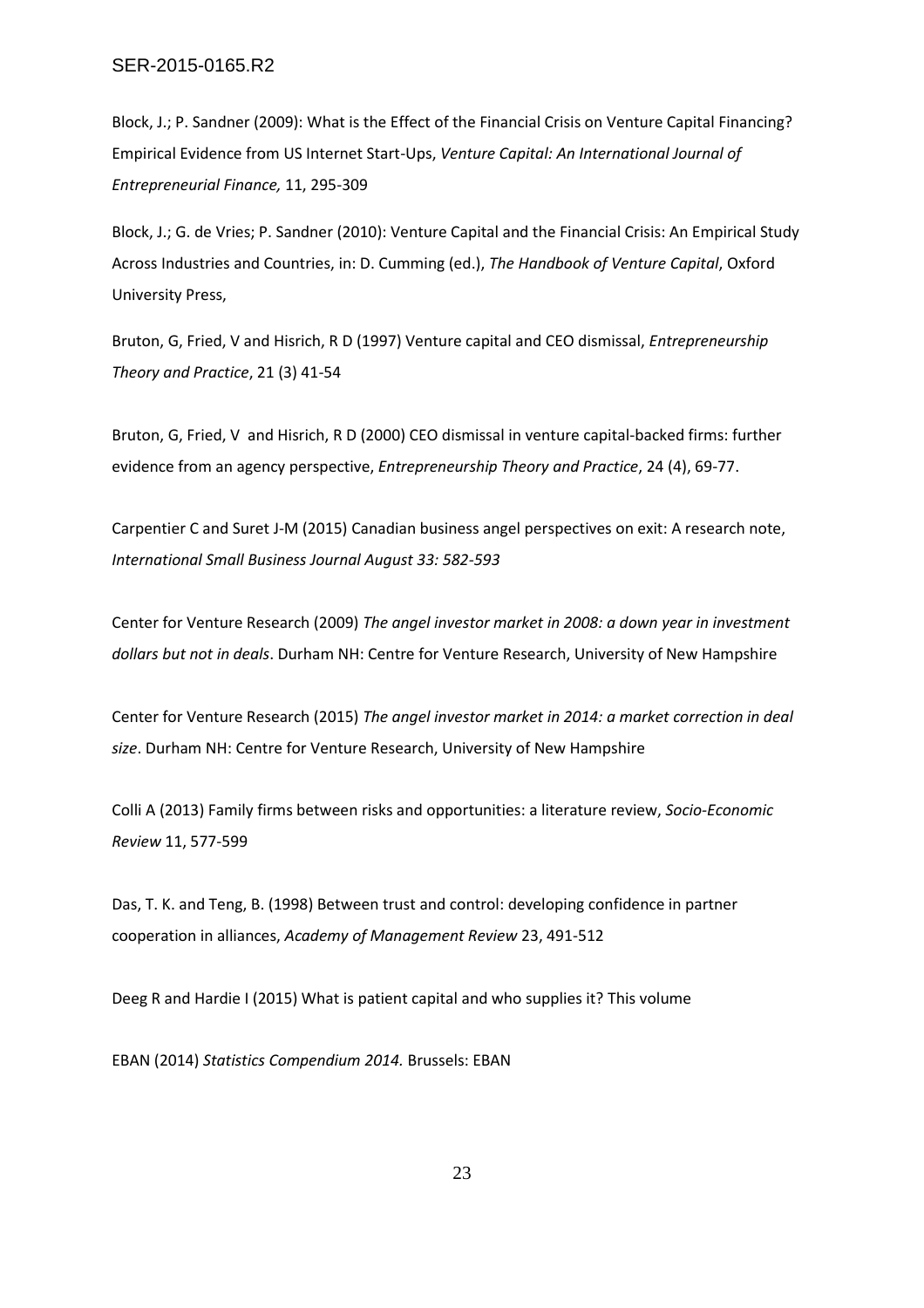Emerson, J, Freundlich, T, Fruchterman, J, Berlin, L and Stevenson, K (2007) *Nothing Ventured, Nothing Gained: Addressing the Critical Gaps in Risk-Taking Capital for Social Enterprise.* Skoll Centre for Social Entrepreneurship, University of Oxford

Ericsson, K.A. and Simon, H.A. (1993) Protocol Analysis, Cambridge, MA.: MIT Press, 2nd edition.

Fiet, J O (1995a) Reliance upon informants in the venture capital industry, *Journal of Business Venturing*, 10, 195-223.

Fiet, J O (1995b) Risk avoidance strategies in venture capital markets, *Journal of Management Studies*, 32, 551-574.

Fiet, J O (1996) Fragmentation in the market for venture capital, *Entrepreneurship Theory and Practice*, 21 (2), 5-21.

Fili A (2014) Business angel-venture negotiation in the post-investment relationship: the use of the good cop, bad cop strategy, *Venture Capital: An International Journal of Entrepreneurial Finance* 16, 309-325.

Gaston R.J. (1989), *Finding venture capital for your firm: a complete guide.* John Wiley & Sons, New York.

Gehlbach S (2006) A formal model of exit and voice. *Rationality and* S, 18, 395-418ciety

Gray, N. (2011), *Present Business Angel Thinking on Exits,* Unpublished report for LINC Scotland.

Haar, N., Starr, J. and MacMillan, I. (1988) Informal risk capital investors: investment patterns on the east coast of the USA, *Journal of Business Venturing* 3 (1), 11–29

Hall P and Soskice D (eds) (2001) *Varieties of capitalism: the institutional foundations of comparative advantage*. Oxford: Oxford University Press

Hardie I, Howarth D, Maxfield S and Verdun A (2013) Banks and the false dichotomy in the comparative political economy of finance, *World Politics* 64, 691-728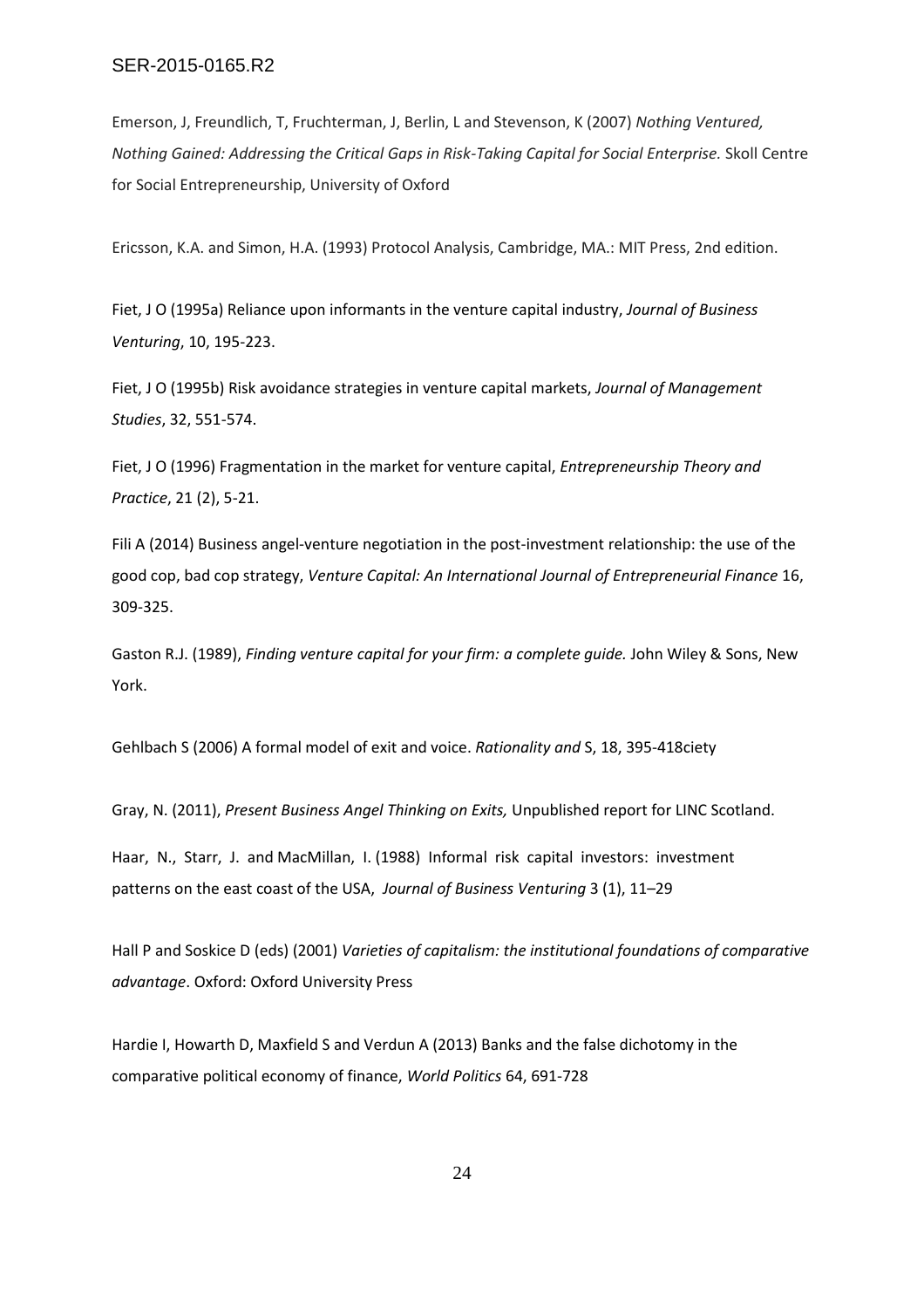Harrison, R. T., Dibben, M. and Mason, C. M. (1997) The role of trust in the business angel's investment decision: an exploratory analysis, *Entrepreneurship Theory and Practice,* 21 (4), 63-81

Harrison RT, Don G, Glancey Johnston K and Greig M (2010) the early-stage risk capital market in Scotland since 2000: issues of scale, characteristics and market efficiency, *Venture Capital: An International Journal of Entrepreneurial Finance* 10, 211-239

Harrison, R T and Mason, C M (2002) Backing the horse or the jockey? Agency costs, information and the evaluation of risk by business angels, in W D Bygrave, C G Brush, P Davidsson, J Fiet, P G Greene, R T Harrison, M Lerner, G D Meyer, J Sohl and A Zacharakis (eds) *Frontiers of Entrepreneurship Research 2002* (Babson College: Babson Park: MA) pp 393-403.

Harrison, R. and Mason, C. (2007) Does Gender Matter? Women Business Angels and the Supply of Entrepreneurial Finance. *Entrepreneurship Theory and Practice* 31 (3), 445–472.

Harrison R T, Mason C M and Robson P J R (2010) Determinants of long-distance investing by business angels, *Entrepreneurship and Regional Development*, 22, 113-137

Harrison R T, Mason C M and Smith D (2015) Heuristics, learning and the business angel decision making process, *Entrepreneurship and Regional Development*

Henké R, Rhodes M and Thatcher M (eds) (2007) *Beyond varieties of capitalism: conflict, contradictions and complementarities in the European economy.* Oxford: Oxford University Press

Hirschman A O (1970) *Exit, voice and loyalty*. Cambridge MA: Harvard University Press

Hockerts, K (2006), 'Entrepreneurial Opportunity in Social Purpose Business Ventures'. in J Mair, J Robinson & K Hockerts (eds), *Social Entrepreneurship.* Palgrave Macmillan, Basingstoke, pp. 142-154.

Huo J (2014) Insider and public information in varieties of capitalism, *Socio-Economic Review* 12, 489-515

Jackson G (2013) The role of finance in political economy, *Socio-economic Review* 11, 409-411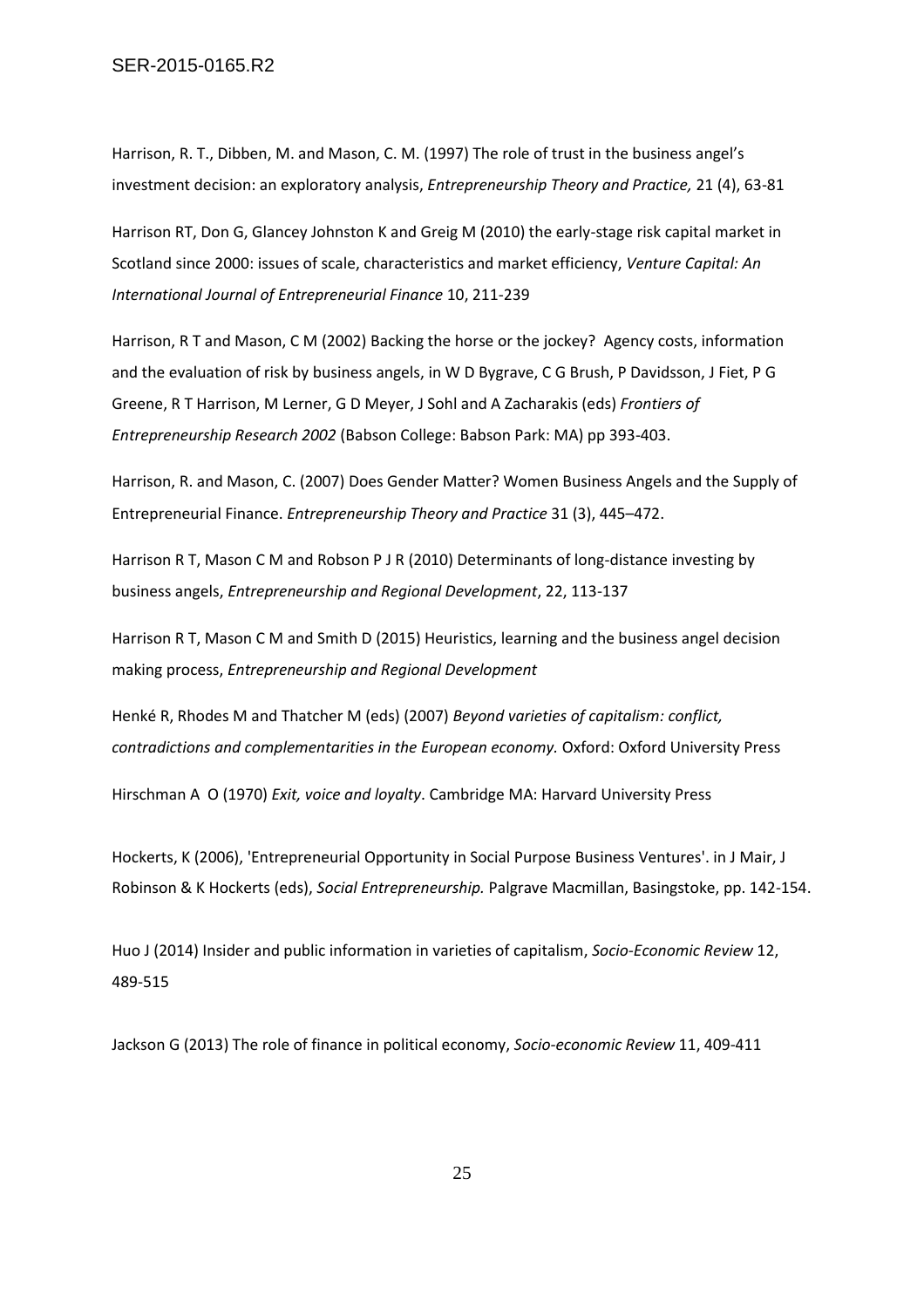Johnson, L. (2012), Q & A following presentation at UK Business Angels Association summer conference, July, London

Joy, I, de Las Casas L and Rickey B (2011) *Understanding the demand for and supply of social finance: research to inform the Big Society Bank*. London: NESTA

Klinger-Vidra R (2016) Venture capital: beyond the patient and impatient capital binary, this volume

Lahti, T. (2011) Angel investing: an examination of the evolution of the Finnish market. *Venture Capital: An International Journal of Entrepreneurial Finance* 13 (2), 147–173

Landström, H. (1993), 'Informal risk capital in Sweden and some international comparisons', *Journal of Business Venturing*, **8** (6): 525-540.

Lumme, A., Mason, C. and Suomi, M. (1998), *Informal Venture Capital: Investors, Investments and Policy Issues in Finland*, Dortrecht, NL: Kluwer.

Macmillan I C, Siegel R and Subba Narashima P N (1985) Criteria used by venture capitalists to evaluate new venture proposals, *Journal of Business Venturing* 1, 119-128.

Markusen, A. (1996) "Sticky places in slippery space: a typology of industrial districts". *Economic Geography,* 72(3): 293-313

Mason, C and Botelho, T (2014). *The 2014 Survey Of Business Angel Investing in the UK: A Changing Market Place*, Adam Smith Business School, University of Glasgow

Mason C and Botelho T (2016) The role of the exit in the initial screening of investment opportunities: The case of business angel syndicate gatekeepers. *International Small Business Journal* 34(2): 157–175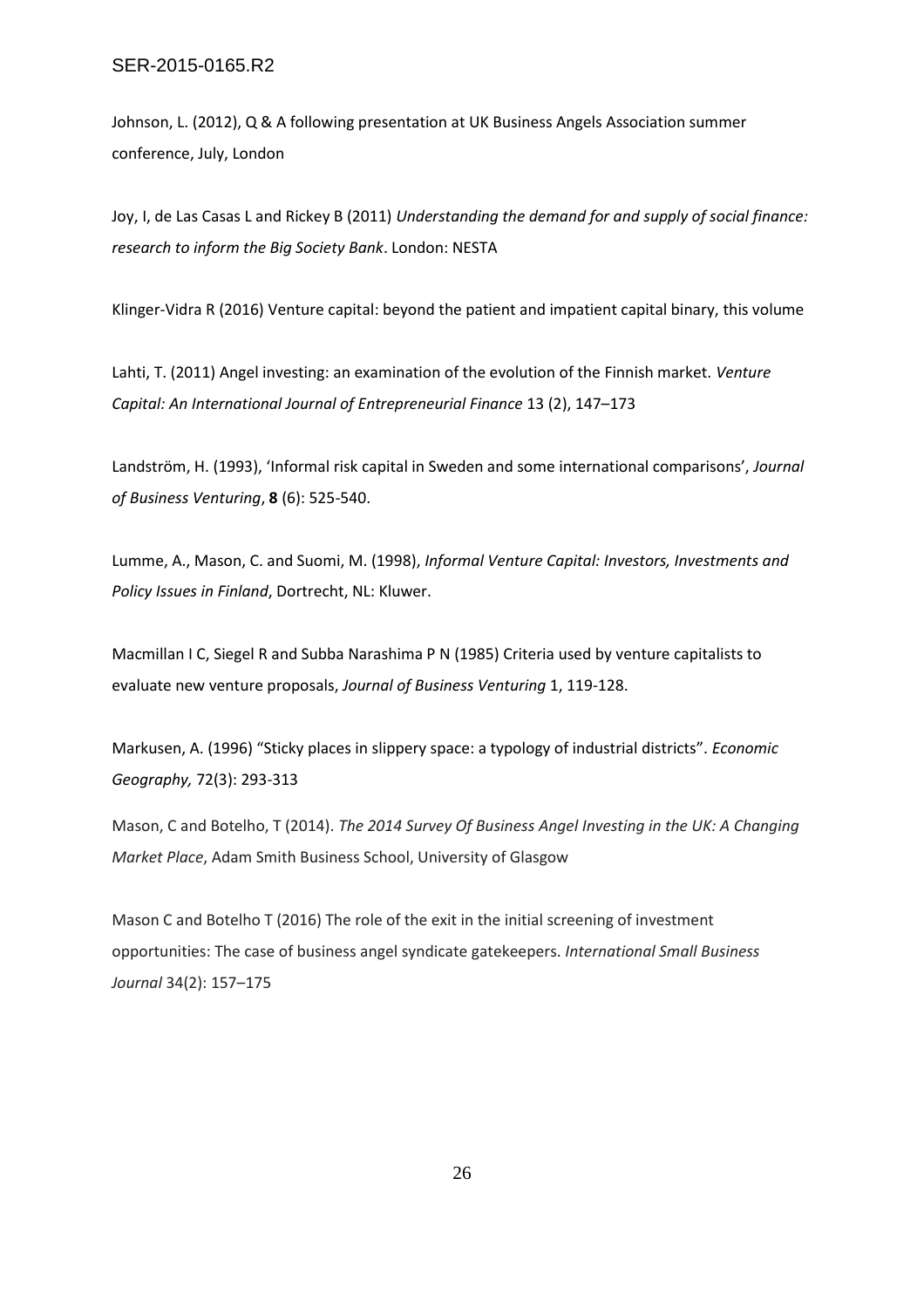Mason, C., Botelho, T. and Harrison, R. (2013), *The Transformation Of The Business Angel Market: Evidence From Scotland,* Working Paper, Glasgow: Adam Smith Business School, University of Glasgow

Mason, C, Botelho, T and Zygmunt, J (2016) Why business angels reject investment opportunities: Is it personal? *International Small Business Journal*, online first DOI: 10.1177/0266242616646622

Mason, C.M. and Harrison, R.T. (2000), 'Influences on the supply of informal venture capital in the UK: an exploratory study of investor attitudes', *International Small Business Journal,* **18** (4): 11-28.

Mason, C.M. and Harrison, R.T. (2002), 'Is it worth it? The rates of return from informal venture capital investments', *Journal of Business Venturing*, **17** (3): 211-236.

Mason, C M and Harrison, R T. (2010), *Annual Report on the Business Angel Market in the United Kingdom: 2008/09*, Department of Business, Innovation and Skills, 88pp.

Mason, C.M. and Harrison, R T. (2011), *Annual Report on the Business Angel Market in the United Kingdom: 2009/10*, London: Department of Business, Innovation and Skills.

Mason CM and Harrison RT (2015) Business angel investment activity in the financial crisis: UK evidence and policy implications, *Environment and Planning C: Government and Policy* 33, 43-60

Mason, CM, Harrison RT and Botelho T (2015) Business Angel Exits: Strategies and Processes, chapter 7 in J Scott and J Hussain (eds) *Research handbook on entrepreneurial finance*. Cheltenham: Edward Elgar

Maxwell, A., Jeffrey, S.A. and Lévesque, M. (2011), 'Business angel early stage decision making', *Journal of Business Venturing*, **26** (2): 212-225.

Maxwell, A.L. and M. Lévesque (2011), Trustworthiness: A critical ingredient for entrepreneurs seeking investors*, Entrepreneurship Theory and Practice,* May, 1-24

Mitteness, C., Baucus, M., and Sudek, R., (2012). "Horse vs. Jockey? How Investment Opportunity Beliefs and Industry Experience Affect Angel Investing Decisions." *Venture Capital: An international journal of entrepreneurial finance*, 14(4), pg. 241–267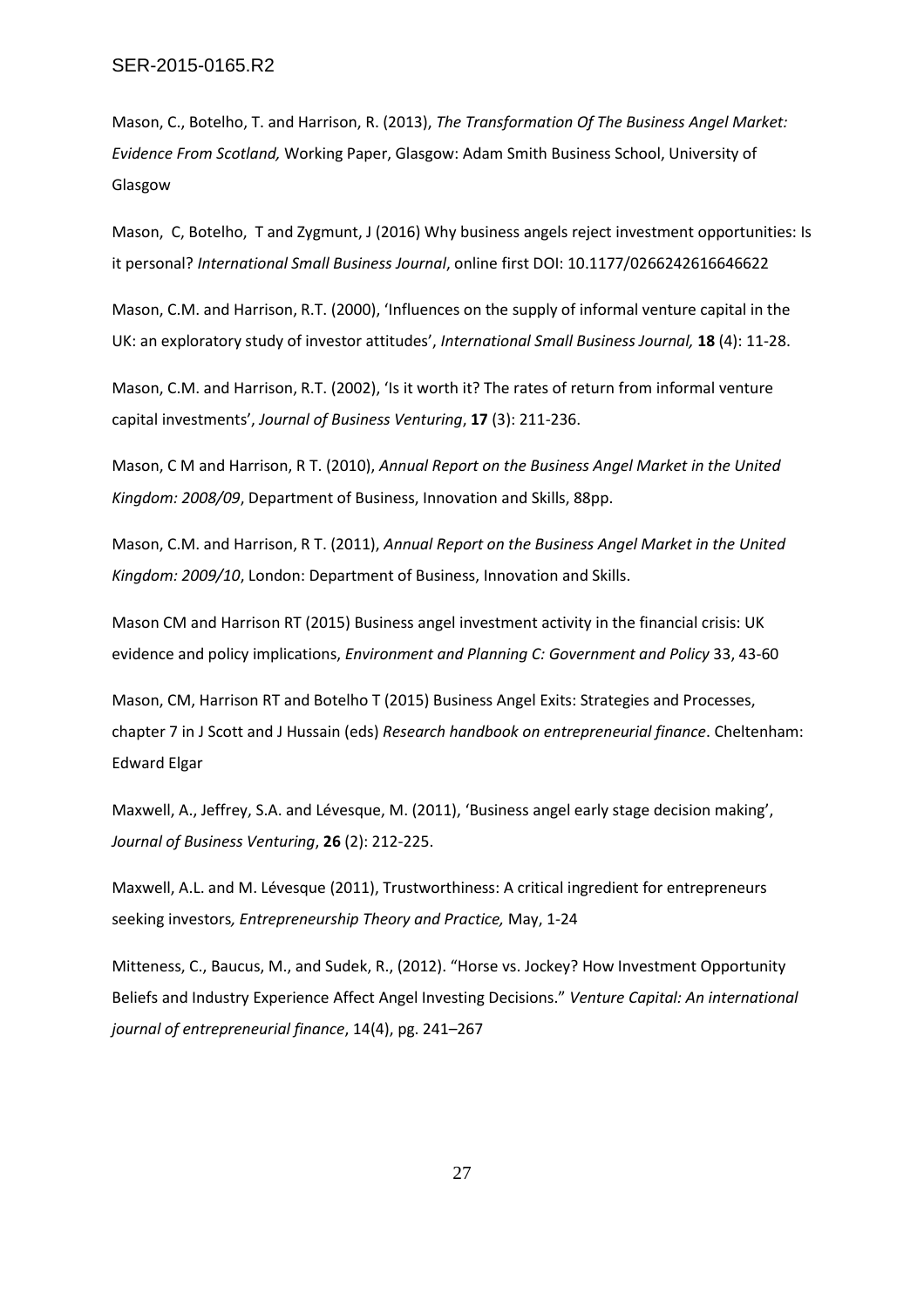NACO (2014), 2013 *Report on Angel Investing Activity in Canada: accelerating the asset class,* Toronto: National Angel Capital Association.

O'Sullivan M (2005) Typologies, ideologies and realities of capitalism, *Socio-Economic Review* 3, 547- 558

OECD (2011), *Financing High Growth Firms: The Role of Angel Investors*, Paris: OECD Publishing.

Paul, S., Whittam, G. and Johnston, J.B. (2001) Business angels: made in heaven? Investment Activity of Scottish based Business, (Glasgow: Bank of Scotland & LINC Scotland).

Pempel T J (2005) Alternative capitalisms confront new pressures to conform, *Socio-Economic Review* 3,569-575

Politis, D. (2008), 'Business angels and value added: what do we know and where do we go?', *Venture Capital: an international journal of entrepreneurial finance,* **10** (2): 127-147*.*

Pratt, M. (2009). For the Lack of a Boilerplate: Tips on Writing up (And Reviewing) Qualitative Research. *Academy of Management Journal*, 52(5): 856-862.

Riding, A. L., Dal Cin, P., Duxbury, L., Haines, G. and Safrata, R., 1993, Informal Investors in Canada: The Identification of Salient Characteristics. Carleton University, Ottawa.

Riding, A, Madill JJ and Haines GH (2007) Investment decision making by business angels, in H Landström (ed) *Handbook of research on venture capital*. Cheltenham: Edward Elgar, pp. 332-346

Sarstedt M and Mooi E (2014) *A concise guide to market research*. Springer

Schnyder, G and Jackson G (2010) Varieties of Coordination and the Transformation of Solidarism: A Comparison of Germany and Sweden. Prepared for delivery at the 2010 Annual Meeting of the American Political Science Association, September 2-5, 2010. [http://www.researchgate.net/publication/228119882. Accessed 11 July 2015.](http://www.researchgate.net/publication/228119882.%20Accessed%2011%20July%202015)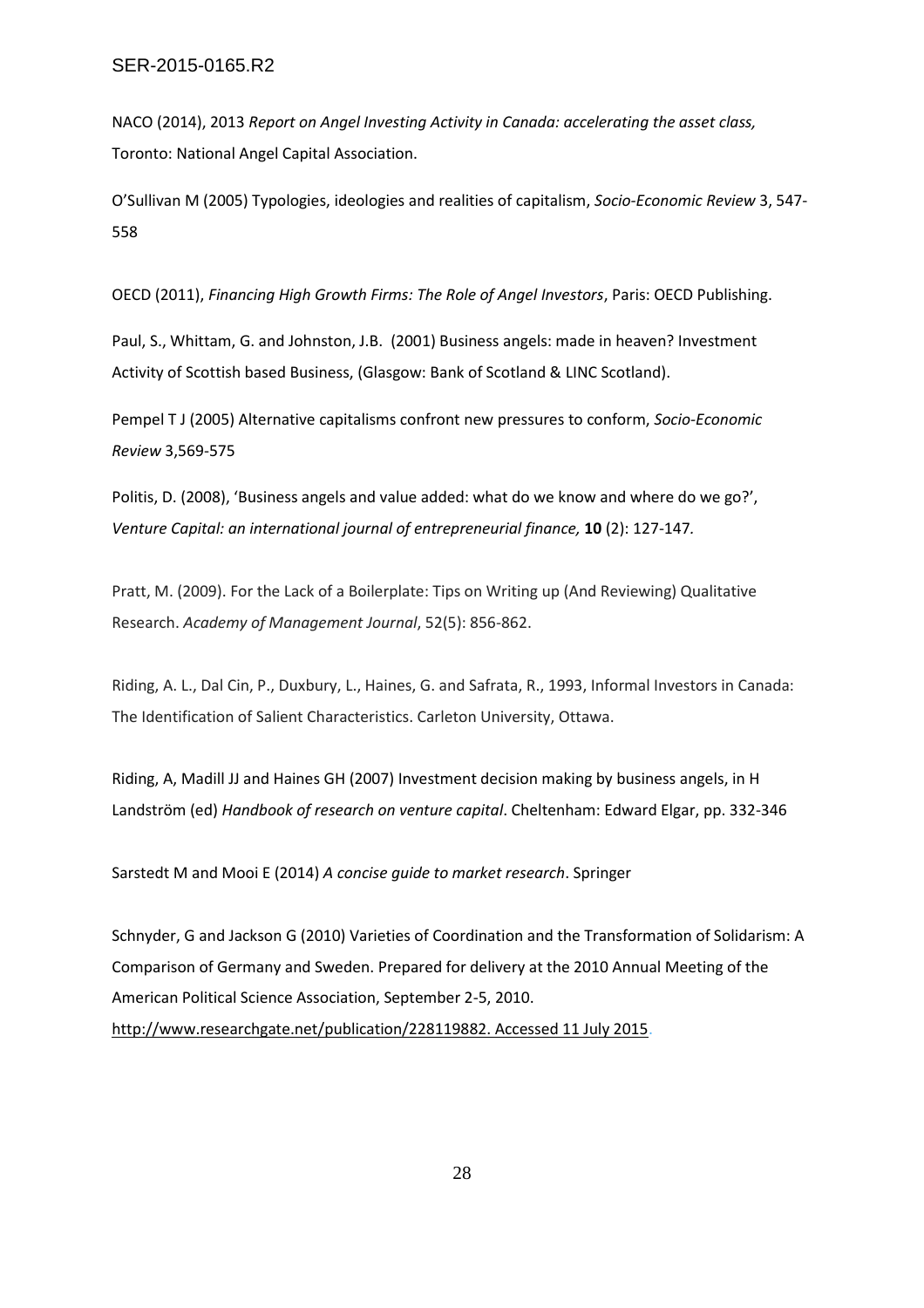Sherman, H., Beldona, S. and Joshi, M. (1998), Institutional Investor Heterogeneity: Implications for Strategic Decisions. *Corporate Governance: An International Review*, 6: 166–173

Sirmon, DG and Hitt MA (2003) Managing resources: Linking unique resources, management, and wealth creation in family firms, *Entrepreneurship theory and practice* 27 (4), 339-358

Soederberg S. Menz G and Cerny P (eds) (2005) *Internationalizing globalization: the rise of neoliberalism and the decline of national varieties of capitalism*. Basingstoke: Palgrave

Sohl, JE (1999) The early stage equity market in the USA, *Venture Capital: An international journal of entrepreneurial finance*, 1, 101-120

Sohl J (2003) The private equity market in the USA: lessons from volatility, *Venture Capital: An International Journal of Entrepreneurial Finance* 5, 29-46

Sohl J (2015) The angel investor market in 2014. Centre for Venture Research, University of New Hampshire, available at

[https://paulcollege.unh.edu/sites/paulcollege.unh.edu/files/webform/2014%20Analysis%20Report.](https://paulcollege.unh.edu/sites/paulcollege.unh.edu/files/webform/2014%20Analysis%20Report.pdf) [pdf,](https://paulcollege.unh.edu/sites/paulcollege.unh.edu/files/webform/2014%20Analysis%20Report.pdf) accessed 29 June 2015

Sørheim, R (2003) The pre-investment behaviour of business angels: a social capital approach. *Venture Capital : an International Journal of Entrepreneurial Finance*. vol. 5 (4)

Sørheim R (2012) Venture capitalists as smart investors, in H Landström and C Mason (eds) *Handbook of research on venture capital: volume II*. Cheltenham: Edward Elgar, pp.159-172

Staw B M (1981) The escalation of commitment to a course of action, *Academy of Management Review* 6, 577-5878

Sudek, R. 2006. Angel investment criteria. *Journal of Small Business Strategy,* 17(2).

van der Zwan N (2014) Making sense of financialization, *Socio-Economic Review* 12, 99-129

van Osnabrugge, M. and Robinson, R.J. (2002), *Angel Investing: Matching Startup Funds with Startup Companies - The Guide for Entrepreneurs and Individual Investors*, San Francisco CA: Jossey-Bass.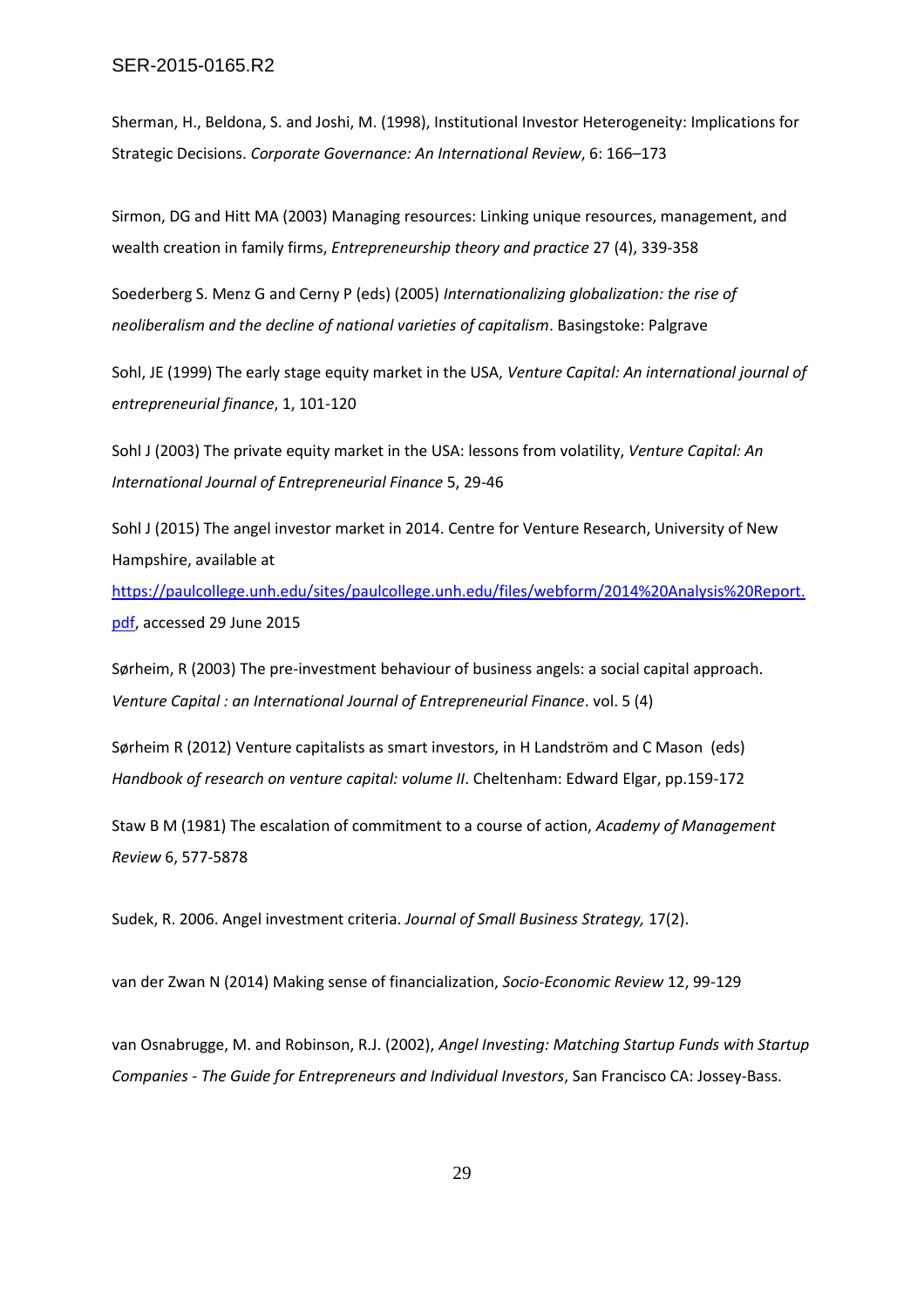Waddell, J. (2013), Evidence, *Official Report of the Scottish parliament Economy, Energy and Tourism Committee*, 35<sup>th</sup> meeting, session 4, column 3697.

Wetzel, W. E. (1983). Angels and Informal Risk Capital. *Sloan Management Review*, *24*(4),

Wright, M, Hart, M and Kun, Fu. (2015). "A Nation of Angels": Assessing the impact of angel investing across the UK.

[http://www.ukbusinessangelsassociation.org.uk/sites/default/files/media/files/erc\\_nation\\_of\\_angel](http://www.ukbusinessangelsassociation.org.uk/sites/default/files/media/files/erc_nation_of_angels_full_report_0.pdf) [s\\_full\\_report\\_0.pdf](http://www.ukbusinessangelsassociation.org.uk/sites/default/files/media/files/erc_nation_of_angels_full_report_0.pdf)

Zacharakis, A L and Meyer, G D (1995) The venture capitalist decision: understanding process versus outcome, paper to the Babson College-Kauffman Foundation Entrepreneurship Research Conference

Zahra SA (1996) Goverance, Ownership, and Corporate Entrepreneurship: The Moderating Impact of Industry Technological Opportunities, *Academy of Management Journal* 39, 1713-1735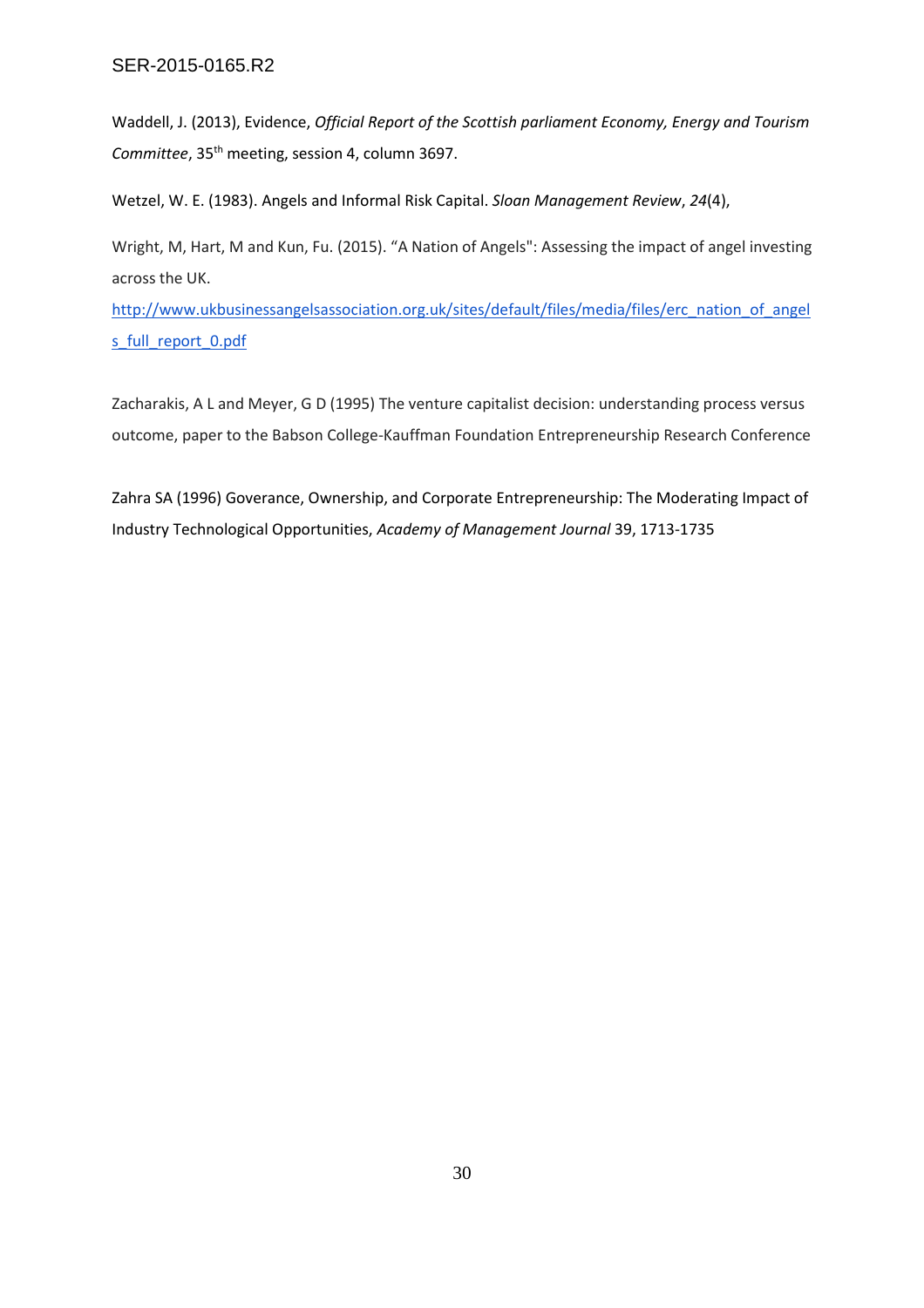

# Figure 1 Timescale and return expectations in entrepreneurial finance: the conventional view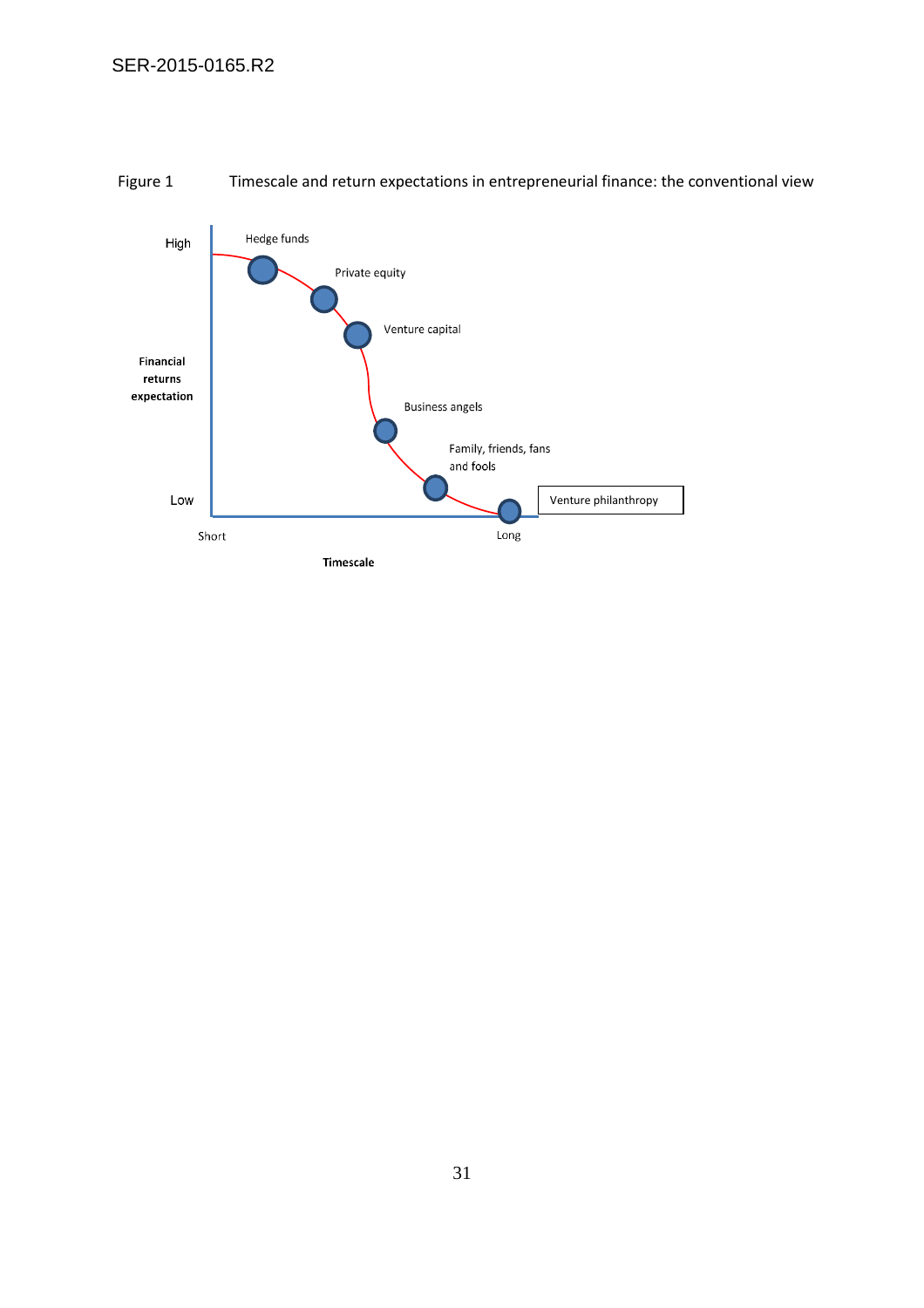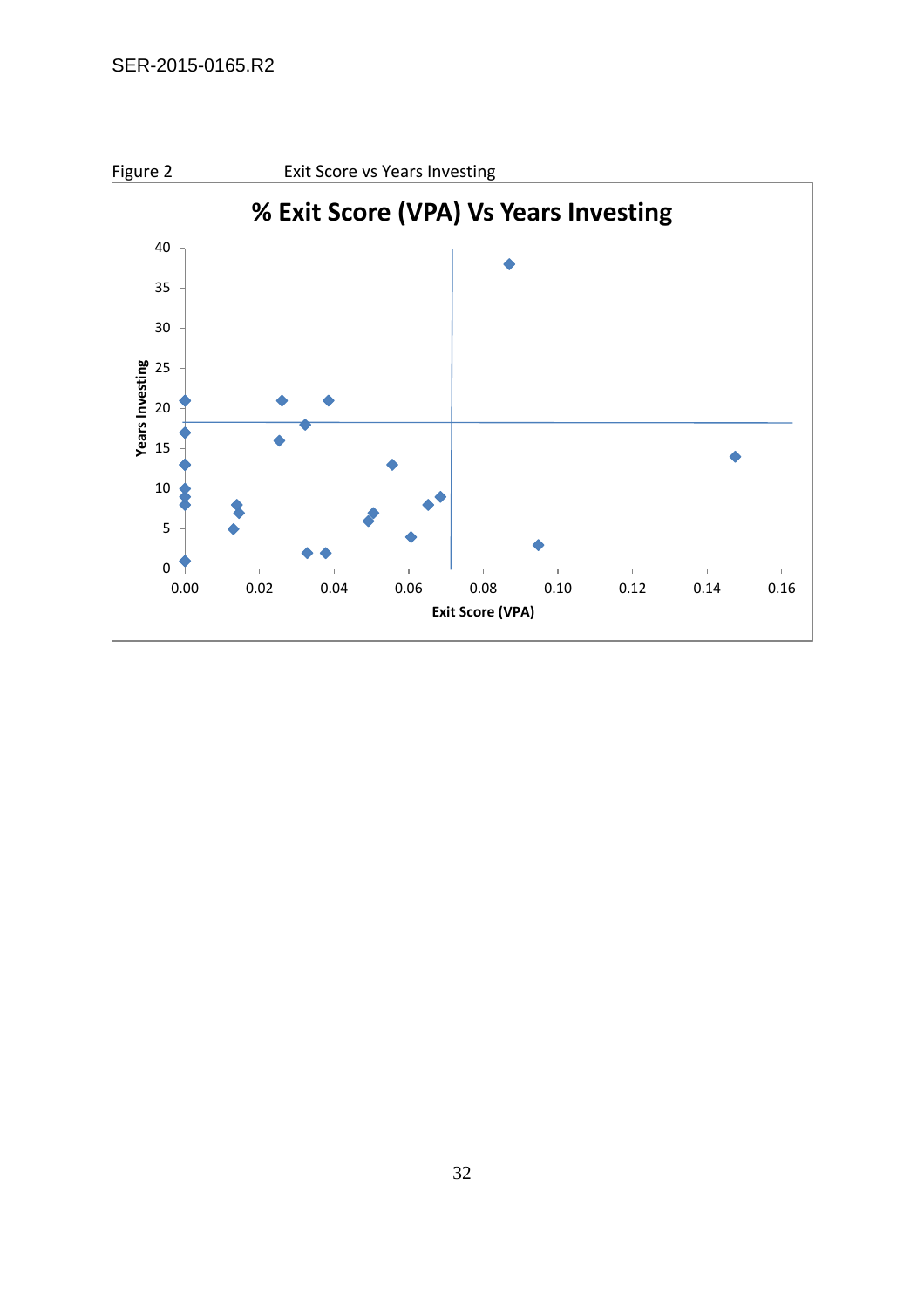| Table 1                      | Thought segments classification                            |  |
|------------------------------|------------------------------------------------------------|--|
| Investment Criteria          | Description                                                |  |
| 1. THE PEOPLE                | Issues regarding: the entrepreneur, management team,       |  |
|                              | the inventor. Their background, experience, qualities,     |  |
|                              | etc.                                                       |  |
| 2. PRODUCT                   | The nature of the product: technical aspects, intellectual |  |
|                              | property protection, competitive advantages, design,       |  |
|                              | etc.                                                       |  |
| 3. MARKET                    | This includes points on market: organization, growth,      |  |
|                              | competition, geography, size, etc.                         |  |
| 4. BUSINESS PLAN             | Specific comments on the plan: length, presentation,       |  |
|                              | content missing data, etc.                                 |  |
| 5. EXIT                      | Who? When? How much? Type of exit. Existence of an         |  |
|                              | exit plan                                                  |  |
| 6. FINANCIAL CONSIDERATIONS  | Amount of investment, amount raised, future funding        |  |
|                              | needs, valuation, equity share, cash-flows, valuation,     |  |
|                              | etc.                                                       |  |
| 7. INVESTOR ATTRIBUTES       | Issues regarding investment fit, investment experience     |  |
| 8. ATRIBUTES OF THE BUSINESS | This includes a broad scope of issues: e.g. strategy,      |  |
|                              | business model, risks, operations, time frame, etc.        |  |
| 9. OTHER                     | Comments on any aspects of the business which cannot       |  |
|                              | be coded in any other category                             |  |
| 10. ACTION                   | Specific comment on what to do next.                       |  |

Table 2. Verbal protocol analysis: thought units classified by investment criteria

| Criterion |                                    |     | %   |
|-----------|------------------------------------|-----|-----|
| 9.        | <b>OTHER</b>                       | 54  | 3%  |
| 5.        | <b>EXIT</b>                        | 59  | 4%  |
| 4.        | <b>BUSINESS PLAN</b>               | 128 | 8%  |
| 7.        | <b>INVESTOR ATTRIBUTES</b>         | 139 | 9%  |
| 1.        | THE PEOPLE                         | 159 | 10% |
| 10.       | <b>ACTION</b>                      | 164 | 10% |
| 6.        | <b>FINANCIAL CONSIDERATIONS</b>    | 188 | 12% |
| 3.        | <b>MARKET</b>                      | 231 | 14% |
| 8.        | <b>ATTTRIBUTES OF THE BUSINESS</b> | 238 | 15% |
| 2.        | <b>PRODUCT</b>                     | 255 | 16% |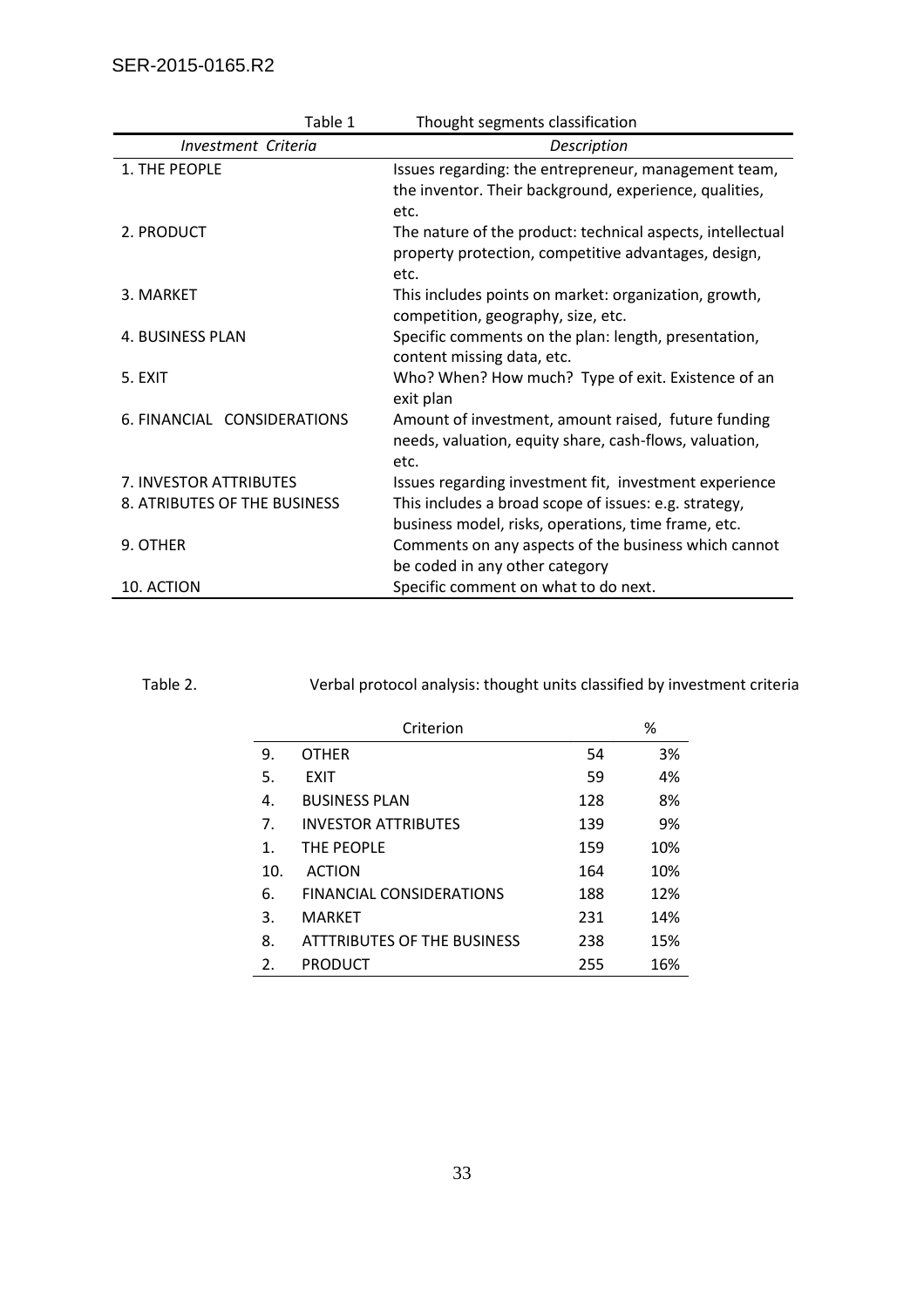# Table 3 Profile of the investment behavior in each of the four quadrants

|                                         | Quadrant 1 | Quadrant 2 | Quadrant 3 | Quadrant 4 |
|-----------------------------------------|------------|------------|------------|------------|
| N                                       | 23         | 4          |            |            |
| N investment                            | 14         | 35         | 6          |            |
| % of each quadrant                      | 77%        | 13%        | 3%         | 7%         |
| Exit                                    | 2          | 5          | 2          |            |
| % of Exit in the portfolio              | 17%        | 14%        | 33%        | 0%         |
| Losses                                  | 2          | 13         | 2          | 3          |
| % of losses in the portfolio            | 15%        | 36%        | 33%        | 43%        |
| Still                                   | 9          | 18         |            | 4          |
| % of investments still in the portfolio | 68%        | 51%        | 33%        | 57%        |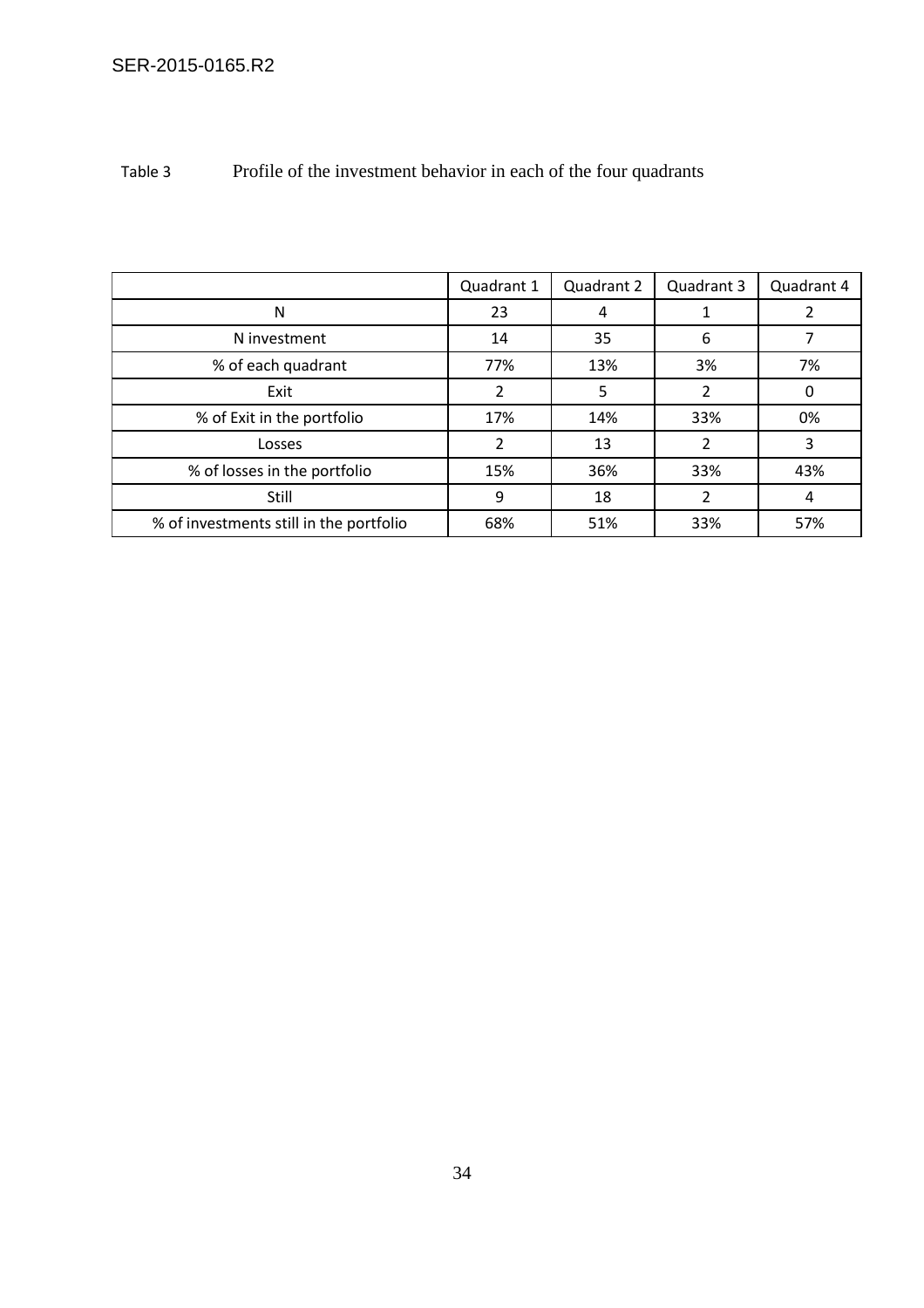# Supplementary Data Table (Online version only) Evidence Table: Business Angel Investor Narratives on the Need for Patience

| Theme                               | <b>Issue</b>                      | Exemplar                                                                                                                                                                                                                                                                                                                                                                                                                                                                                                                                                                                      |
|-------------------------------------|-----------------------------------|-----------------------------------------------------------------------------------------------------------------------------------------------------------------------------------------------------------------------------------------------------------------------------------------------------------------------------------------------------------------------------------------------------------------------------------------------------------------------------------------------------------------------------------------------------------------------------------------------|
| The intrinsic nature of<br>patience | Size of investee companies        | "I've never seen exit as being a<br>big issue for companies. I<br>mean people get very<br>concerned about how you're<br>going to do an exit. I reckon if<br>you've got a business that's<br>earning £8 million or £10<br>million somebody will buy<br>it."P4                                                                                                                                                                                                                                                                                                                                  |
|                                     | Time to build saleable firm<br>35 | "So immediately you look at<br>it and you think, right, if<br>stage one is a year or two<br>years, stage two is another<br>two years, then there's<br>three years trading, that<br>could be seven years. So<br>after seven years it's got a<br>three million profit, the<br>company's going to be<br>worth 50 million after seven<br>years and they're talking<br>about an early exit, well<br>what's an early exit? Two<br>years, eighteen months?<br>What proportion of 50<br>million are they going to get<br>after eighteen months and<br>how's that going to<br>compare to an investment |